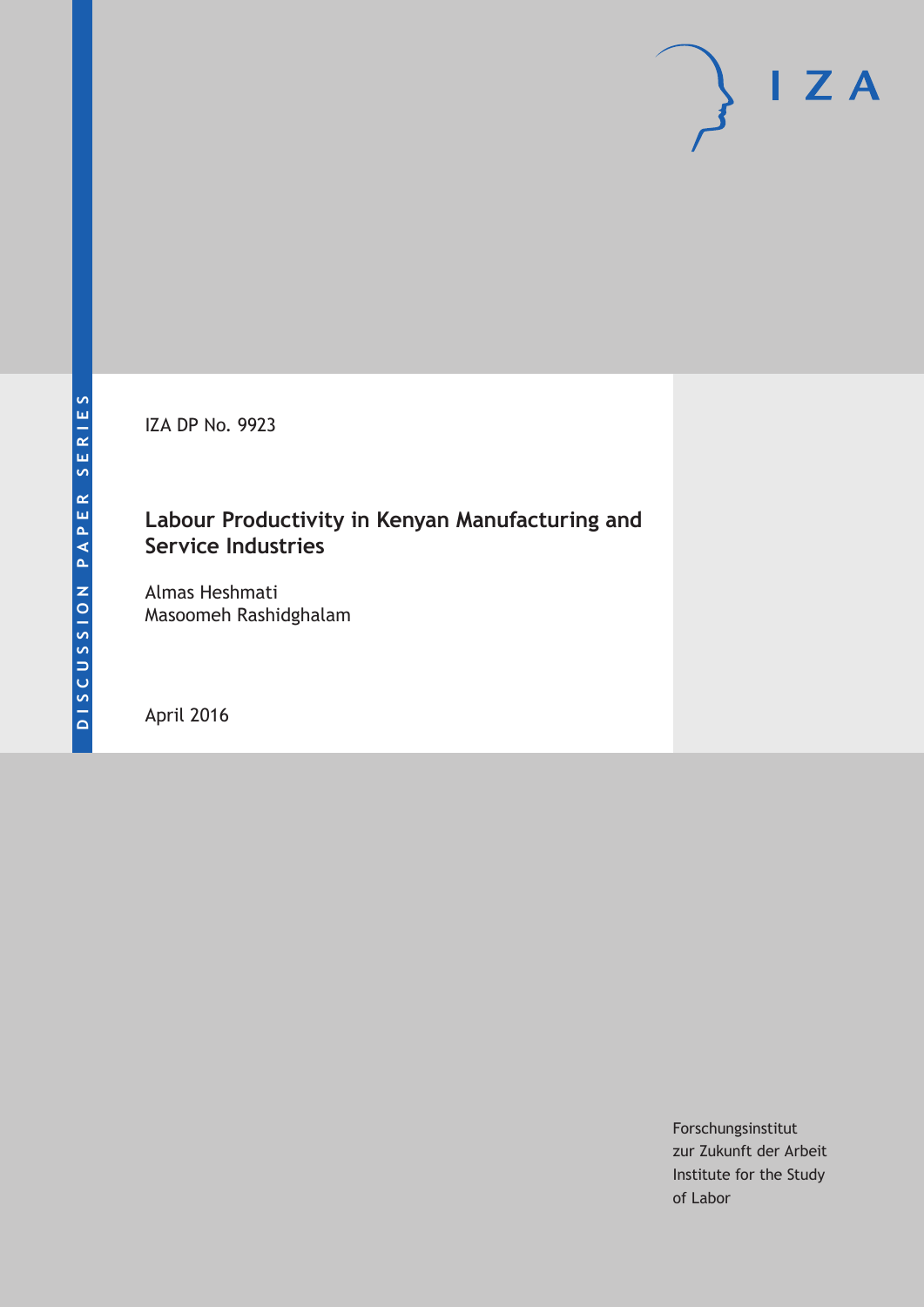# **Labour Productivity in Kenyan Manufacturing and Service Industries**

### **Almas Heshmati**

*Jönköping International Business School, Sogang University and IZA* 

### **Masoomeh Rashidghalam**

*University of Tabriz* 

Discussion Paper No. 9923 April 2016

IZA

P.O. Box 7240 53072 Bonn **Germany** 

Phone: +49-228-3894-0 Fax: +49-228-3894-180 E-mail: iza@iza.org

Any opinions expressed here are those of the author(s) and not those of IZA. Research published in this series may include views on policy, but the institute itself takes no institutional policy positions. The IZA research network is committed to the IZA Guiding Principles of Research Integrity.

The Institute for the Study of Labor (IZA) in Bonn is a local and virtual international research center and a place of communication between science, politics and business. IZA is an independent nonprofit organization supported by Deutsche Post Foundation. The center is associated with the University of Bonn and offers a stimulating research environment through its international network, workshops and conferences, data service, project support, research visits and doctoral program. IZA engages in (i) original and internationally competitive research in all fields of labor economics, (ii) development of policy concepts, and (iii) dissemination of research results and concepts to the interested public.

IZA Discussion Papers often represent preliminary work and are circulated to encourage discussion. Citation of such a paper should account for its provisional character. A revised version may be available directly from the author.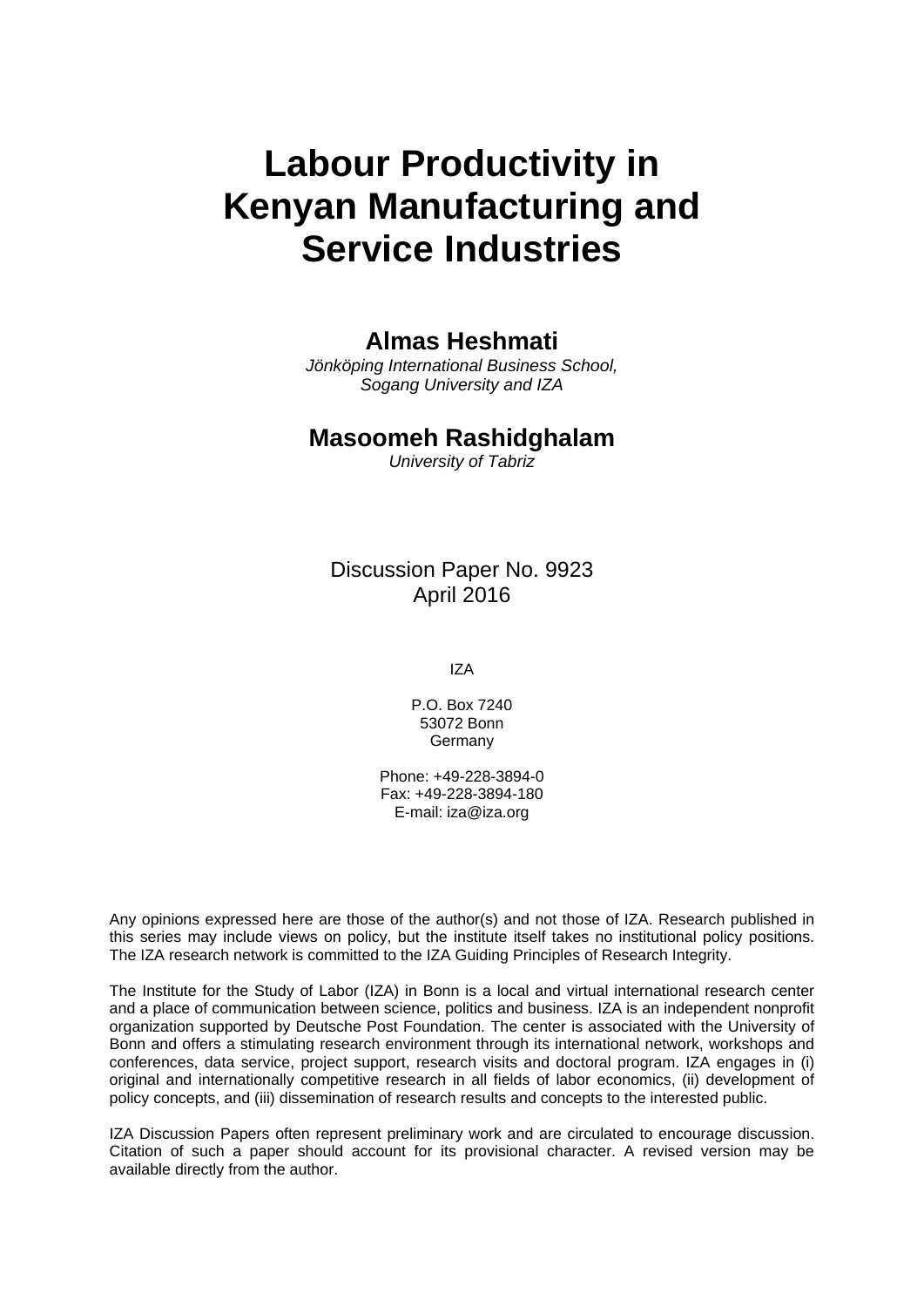IZA Discussion Paper No. 9923 April 2016

## **ABSTRACT**

### **Labour Productivity in Kenyan Manufacturing and Service Industries\***

Labour productivity reflects a firm's ability to generate higher production or value-added. This paper analyses labour productivity and its determinants in the manufacturing and service sectors in Kenya. As the largest economy in East Africa, it is crucial for Kenya to have high labour productivity as it has strong implications for economic growth and welfare. The paper also provides practitioners with a better understanding of the state of labour productivity in the country. Using the World Bank's Enterprise Survey's database for 2013, we find that capital intensity and wage significantly and positively affected labour productivity. A higher female share in the labour force reduced labour productivity. We also found that training and education were associated with higher labour productivity. Reliance on technologies such as emails and websites for communication had a positive but insignificant impact on firms' labour productivity. On the basis of these observations we make a number of recommendations to promote higher productivity of labour.

JEL Classification: J01, J16, J24, L60, O14

Keywords: labour market, labour productivity, manufacturing, services, firms, Kenya

Corresponding author:

 $\overline{a}$ 

Almas Heshmati Department of Economics Sogang University Baekbeom-ro (Sinsu-dong #1), Mapo-gu Seoul 121-742 Republic of Korea E-mail: heshmati@sogang.ac.kr

<sup>\*</sup> This research was conducted during my visit to Jönköping International Business School, Jönköping University in 2015-2016. I am grateful to faculty members, PhD students and the administrative staff for their support and excellent hospitality during my visit.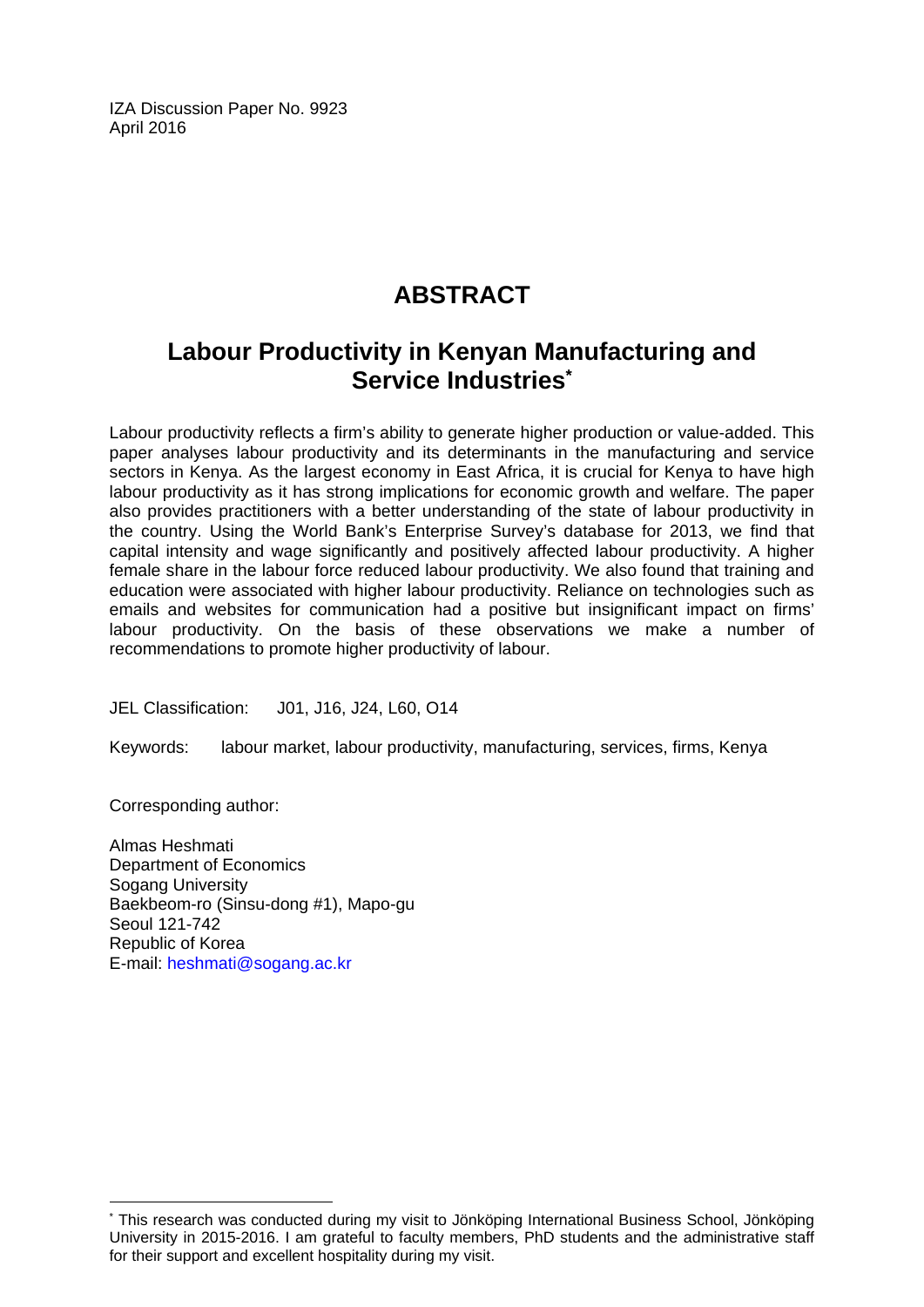#### **1. Introduction**

Kenya is the largest economy in East Africa. After independence in 1964, it promoted rapid economic growth through public investments in infrastructure, by encouraging smallholder agricultural production, improving living conditions and providing incentives for private industrial investment. Its gross domestic product (GDP) grew annually by 6.6 per cent between 1963 and 1973. Agricultural production grew at an average of 4.7 per cent per annum during the same period. However, despite major efforts at achieving high growth and development objectives, economic performance during the 1980s and 1990s was far below its potential. Since its independence, Kenya had its worst economic performance in 1991- 1993. GDP growth declined and agricultural production decreased at an annual rate of 3.9 per cent. The economy grew by an annual average of only 1.5 per cent from 1997 to 2002, which was below population growth leading to a decline in per capita incomes.

Kenya's poor economic performance between the 1980s and mid-2000s was largely due to improper agricultural, land and industrial policies which was aggravated by poor international terms of trade and governance weaknesses. Increased government intrusion into the private sector and import substitution policies made the manufacturing sector uncompetitive. Economic growth began to recover with real GDP growth of 2.8 per cent in 2003, 4.3 per cent in 2004, 5.8 per cent in 2005, 6.1 per cent in 2006 and 7.0 per cent in 2007. However, the economic effects of the violence that broke out after the 27 December 2007 general elections, was compounded by drought and the global financial crisis, which decreased growth rates to less than 2.0 per cent in 2008. There was moderate improvement with 2.6 per cent growth in 2009 and the final 2010 growth figure was expected to be about 5.0 per cent.<sup>1</sup> In 2012 and 2013, GDP growth was 6.9 and 5.7 respectively. GDP estimates revealed economic expansion of 5.3 and 6.5 per cent in 2014 and 2015 respectively. Kenya had a GDP of \$69.98 billion in 2015, which made it the 72<sup>nd</sup> largest economy in the world. Per capita GDP was estimated at \$1,587 (Odero et al., 2015).

Despite the fact that Kenya is industrially the most developed country in East Africa, manufacturing still contributes little to its GDP (the World Bank, 2015). Industrial activity, which is established around the three largest urban areas of Nairobi, Mombasa and Kisumu, is dominated by food processing industries such as grain milling, beer production, sugarcane crushing and the fabrication of consumer goods (for example, vehicles from kits). Kenya also has an oil refinery which processes imported crude petroleum into petroleum products, mostly for domestic markets. In addition, a substantial and developing informal sector

 1 See http://www.state.gov/outofdate/bgn/kenya/201469.htms.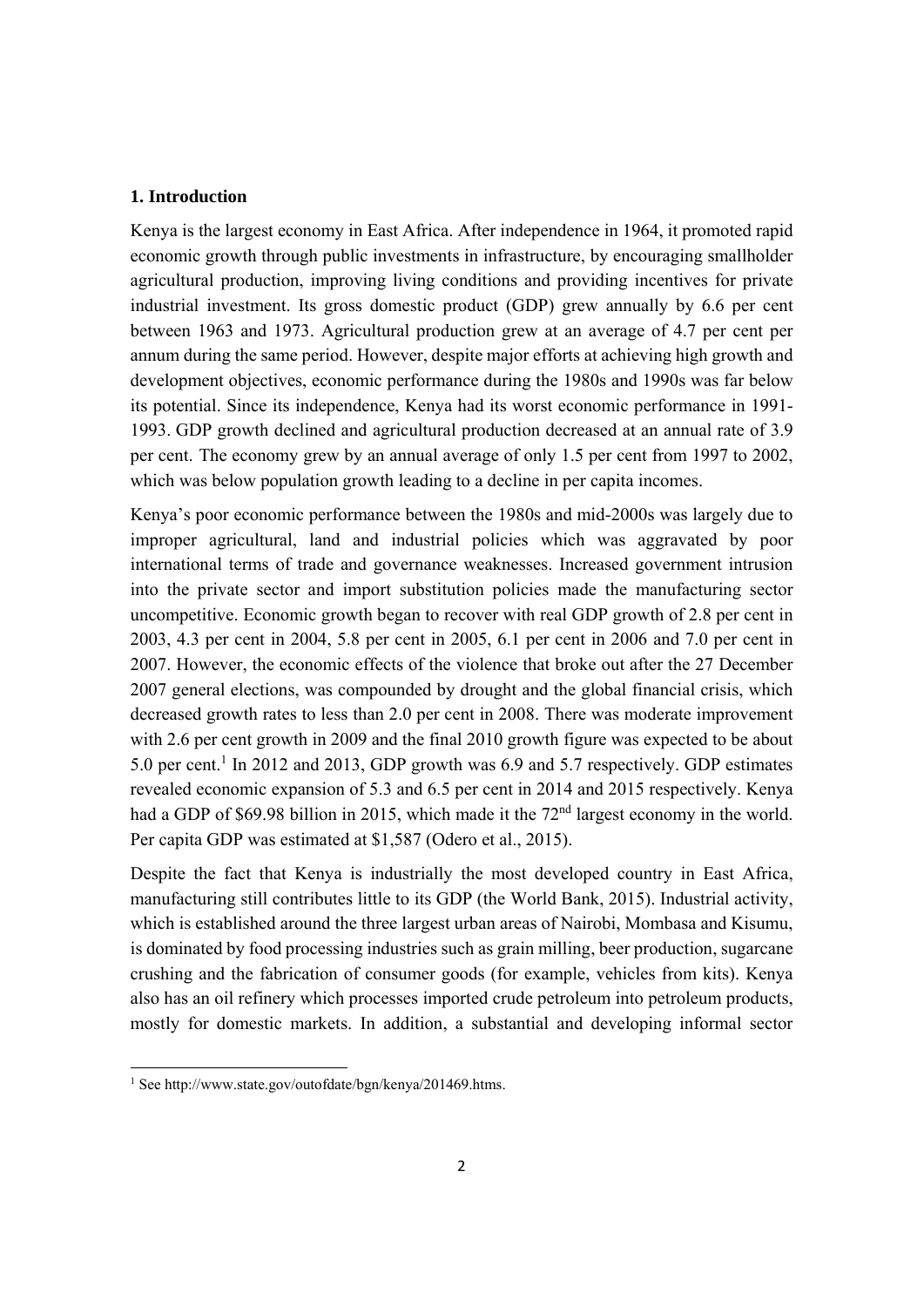engages in small-scale manufacturing of household goods, motor vehicle parts and farm instruments. Approximately half the investments in the industrial sector are foreign; the United Kingdom provides half of these. The United States' national corporations are the second largest foreign investors in Kenya.

The industry and manufacturing sectors accounted for 21.0 per cent of Kenya's overall GDP in 1980 (the World Bank, 2015). This manufacturing GDP represented only a slight increase since Kenya's independence in 1964 after which the development of the sector has stagnated since the 1980s, hampered as it is by shortages in hydroelectric power, high energy costs, rundown transport infrastructure and the dumping of cheap imports in the absence of efficient local production. However, as a result of urbanization, the industry and manufacturing sectors have become increasingly important for the Kenyan economy. GDP per capita decreased to 19.0 per cent in 1990, and in 2000 the value-added to GDP decreased again to 17.0 per cent. In 2011, there was a modest increase to 19.0 per cent of Kenya's overall GDP.

The service sector has proven to be a major contributor to Kenya's economy. It accounted for 47.0 per cent of Kenya's overall GDP in 1980. In 1990, it accounted for 51.0 per cent, in 2000 it stayed constant at 51.0 per cent and in 2011, the service sector contributed 58 per cent to Kenya's overall GDP (the World Bank, 2015).

In 2006 Kenya's labour force was estimated to include about 12 million workers, of which almost 75 per cent worked in agriculture. About 6 million were employed outside smallscale agriculture and pastoralism. Approximately 15 per cent of the labour force was officially classified as unemployed in 2004. As Kenya became increasingly urbanized, the labour force shifted from the countryside to cities (the World Bank, 2015). The service sector absorbed a majority of the inflow of labour to urban areas.

Labour force participation rates for both women and men were constant between 1997 and 2010. In 1997, 65 per cent of the women were employed in some type of labour market activity, while the corresponding number for men was 76 per cent (the World Bank, 2015). Around 60 per cent of the women and 70 per cent of the men were in the labour force in 2005. Their shares increased in 2010, when 61 per cent of the women and 72 per cent of the men were a part of the labour force.

In the past 20 years, Kenyans have moved away from family farming towards jobs which pay wages or to start small businesses outside the agricultural sector. In 1989, 4.5 million Kenyans (62.0 per cent), out of a total working population of 7.3 million, worked on family farms. In 2009, only 6.5 million Kenyans or 45 per cent, of a total working population of 14.3 million worked on family farms. More than half the family farm workers in Kenya were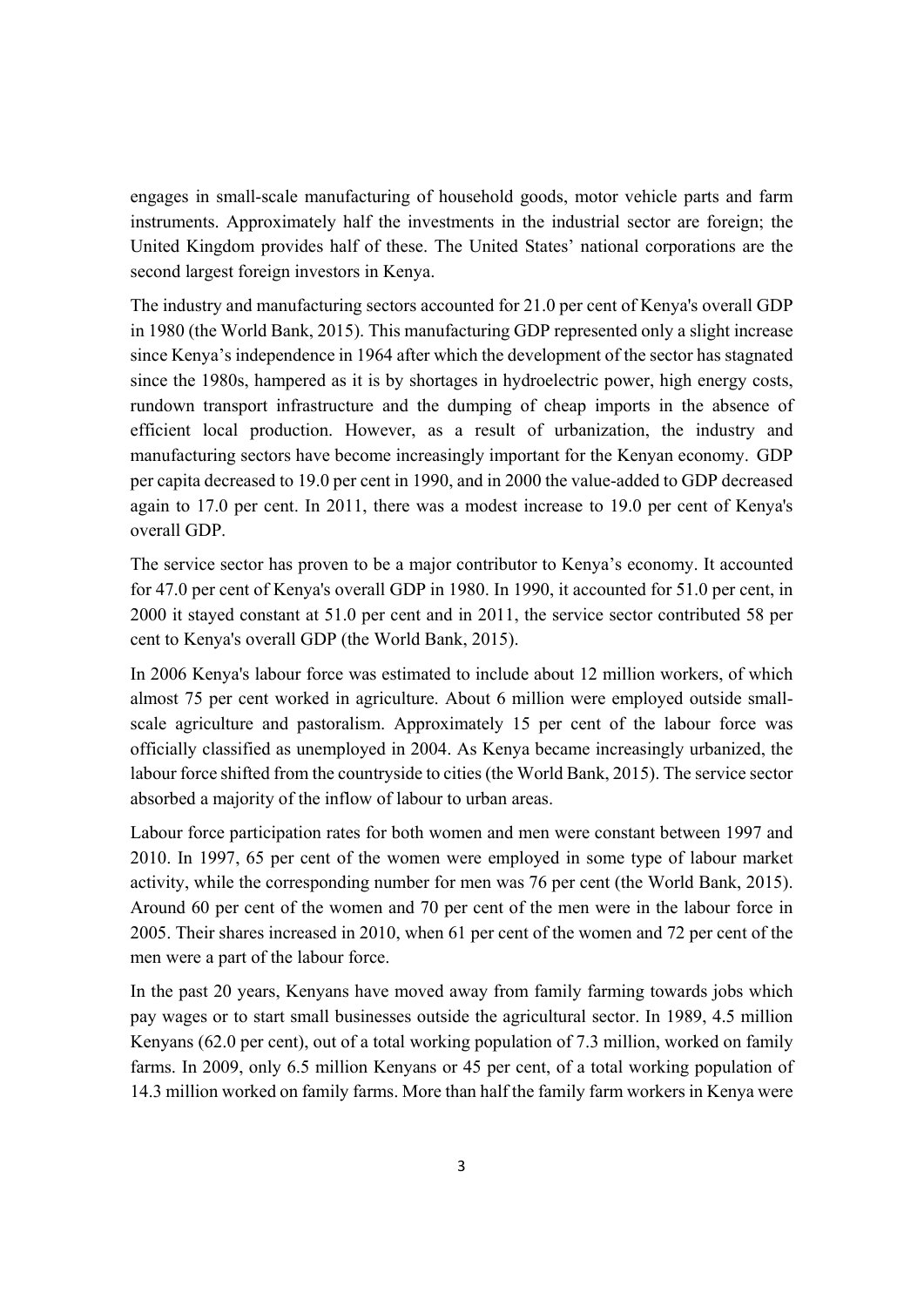women (3.8 million) as compared to men who made up 2.7 million. According to the World Bank 2012 Kenya Economic Update, "Men are much more likely than women to hold wage jobs, and women are more likely to work on family farms. Twice as many men as women hold wage jobs, and more men work principally in wage jobs than on family farms. Most Kenyans are now aiming to get modern wage jobs." In 1989, there were only 1.9 million Kenyans employed in wage work while in 2009 about 5.1 million people worked in modern, wage jobs; as expected men dominated over women in off-farm wage jobs. In 2009, 3.4 million men were employed in wage jobs, while only 1.3 million women held wage jobs (the World Bank, 2012).

This paper aims at analysing labour productivity in the manufacturing and service sectors in Kenya. Productivity reflects the ability of an organization or country to generate higher income or value-added. It is a ratio which shows how effectively a firm or organization turns a set of resources into products or services. However, there are various measures of productivity, some of which include capital productivity, labour productivity, profitability indices and total factor productivity. In the present study, due to lack of data we only measure labour productivity and its determinants, which is an important measure for gauging competitiveness in producing goods.

Labour productivity can simply be defined as total produced output or sales per employee at the firm level. The model is estimated using the regression analysis method by controlling for aspects of firm-specific, employment, market and public policy. The results show large variations in labour productivity across firms from the manufacturing and service sectors; these can be attributed to differences in their possible determinants.

The rest of the paper is organized as follows. Section 2 presents a literature review while Section 3 presents a data description. Method issues are discussed in Section 4. Section 5 presents the results which is followed by a summary and recommendations in Section 6.

#### **2. Literature Review**

A number of studies have attempted to analyse labour productivity and its determinants. Xiaodong et al. (2016) studied the impacts of high-temperature conditions on construction labour's productivity. Their results demonstrated that high temperature environments impose heat stress on the human body as a result of which there is a decrease in labour productivity in the construction industry. According to Baptist and Teal (2015) heterogeneity in production functions and technology is an important source of variations in firm outcomes in Africa and it is even more important than education in explaining differences in output per worker. Based on this study, there is some technological diversity within Africa with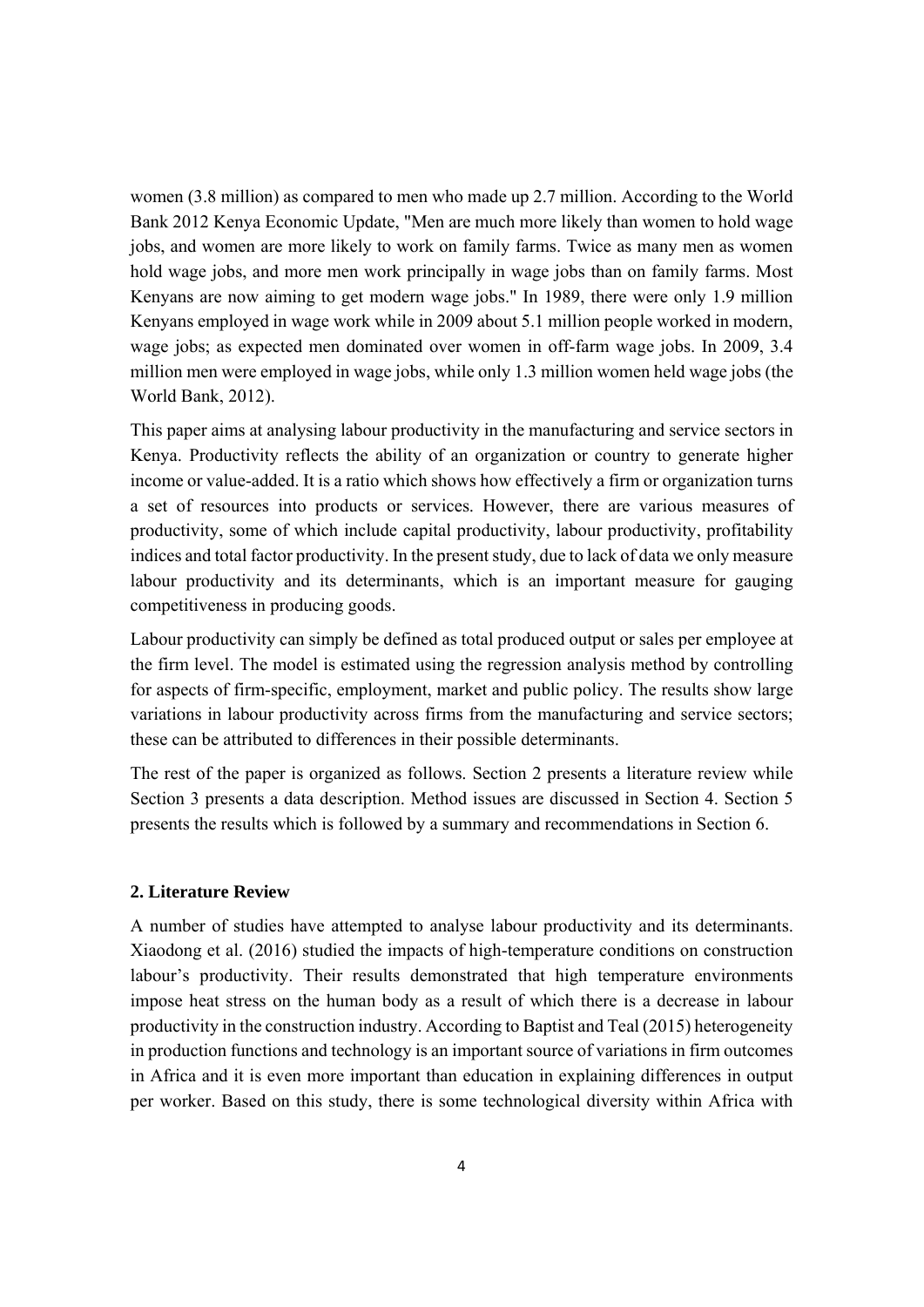more dependence on raw materials in poor countries and higher returns to education in richer countries. Nagler and Naudé (2014) measured labour productivity in rural African enterprises and found that rural enterprises were on average less productive than those in urban areas and that female-owned enterprises were less productive than male-owned ones. They provided evidence that enterprises which operated throughout the year were more productive. According to their study, gender, education, shocks and access to finance and location mattered for labour productivity in rural Africa and that policy decisions tackling shortcomings could significantly contribute to a better business environment and increased labour productivity. Ogutu et al. (2014) assessed the impact of information and communication technology-based (ICT-based) market information services (MIS) on Kenyan smallholder farms' input use and productivity. Their study found that participation in the ICT-based MIS project had a positive and significant effect on the use of purchased seeds, fertilizers and labour and land productivity, but it had a negative and significant impact on the use of hired, family and total labour.

Heshmati and Su (2014) studied the development and the source of labour productivity in 31 Chinese provinces during 2000-2009. They identified several determinants of labour productivity and found that the share of industry output, investments in fixed asset, total volume of telecommunication investments, enterprises' profits and the average wage for labour, had positive effects on labour productivity both when productivity was measured in level and in growth rate forms. Sala and Silva (2011) have shown that vocational training is an important determinant of productivity growth. They constructed a multi-country, multisectoral dataset and quantified empirically to what extent vocational training had contributed to an increase in the growth rate of labour productivity in Europe between 1999 and 2005. According to this study, one extra hour of training per employee accelerated the rate of productivity growth by around 0.55 percentage points.

With reference to return to development economics, Rijkers et al. (2010) analysed the productivity of manufacturing enterprises in rural Ethiopia. The authors found that rural enterprises were less productive than urban ones, and reported an output per labour ratio for remote rural enterprises of 0.43, while it was 0.95 for enterprises in rural towns and 2.30 for enterprises in urban areas. Söderbom and Teal (2004) and Söderbom et al. (2006) found that more productive firms tended to survive longer in Africa. This however happened only in cases when these enterprises had already attained a certain firm size and scale in production that enhanced their survival.

According to Dearden et al. (2006) on-the-job training was directly associated with productivity increases. In particular, for a panel of British industries they found that a 1.0 per cent increase in work-training raised the value added per hour by about 0.6 per cent and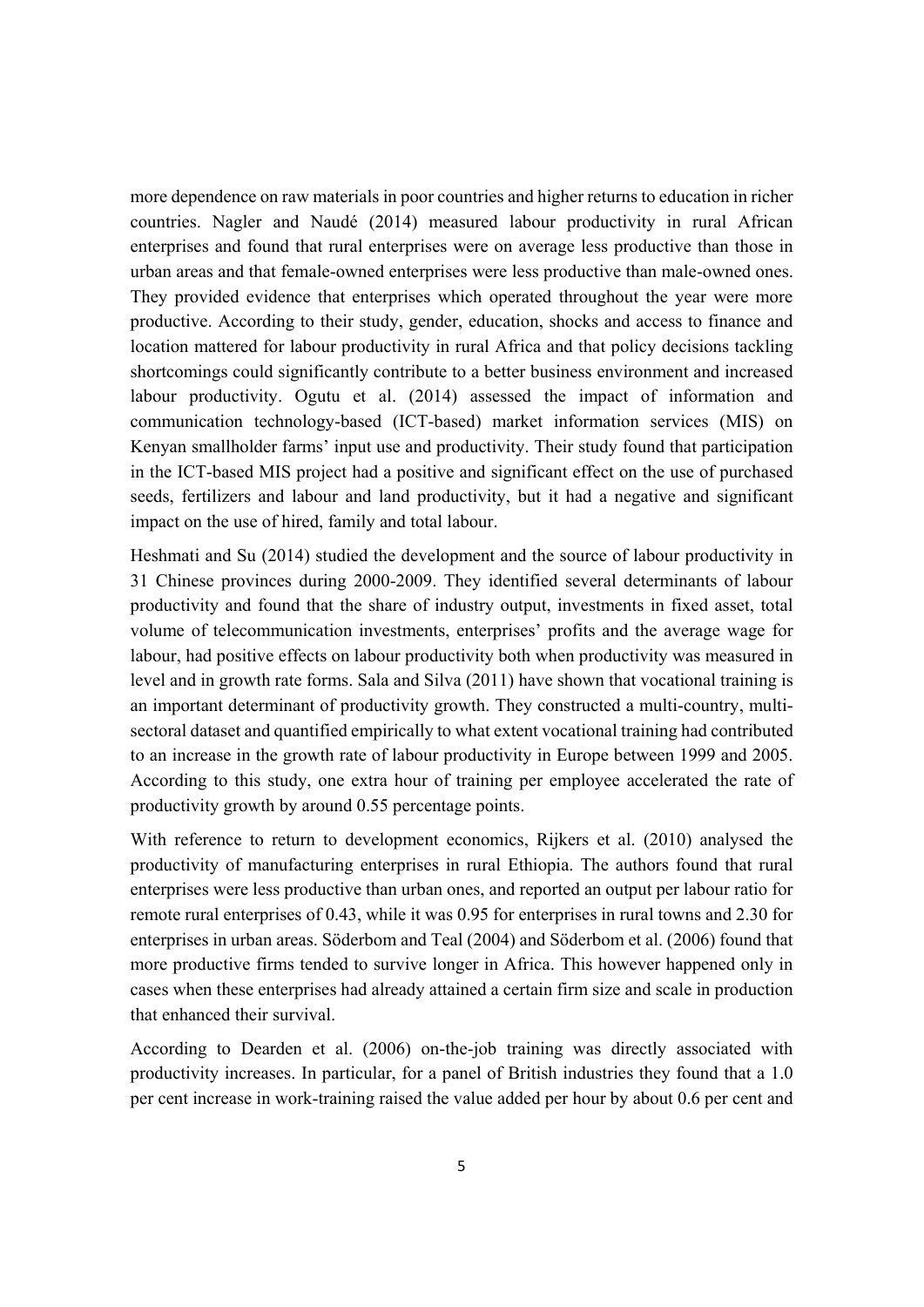the hourly wage by about 0.3 per cent. Using Ghanaian enterprise level data, Frazer (2005) confirmed that more productive enterprises were more likely to survive compared to less productive ones. Wei (2000) found a positive relationship between fixed investments and real GDP per capita in China.

Some literature has also studied the performance of female-headed enterprises (Amin, 2011; Kinda et al., 2011; Saliola and Seker, 2011; Rijkers and Costa, 2012). According to these studies female-headed enterprises were less productive than male-headed ones. Other studies include Dollar et al. (2005), Arnold et al. (2006), Eifert et al. (2008) and Dethier et al. (2010) which have found that a poor business environment reduces enterprise productivity and growth. In general, research indicates that aid support targeting female entrepreneurs is more productive in creating employment opportunities, reducing risks of defaults, increasing family welfare, reducing poverty and possibly even increasing survival of the firms.

In sum, existing literature has helped identify the key determinants of labour productivity in manufacturing and services in both developed and developing countries' environments. Among others, it suggests that environmental factors such as high-temperature conditions influence labour productivity negatively in some industries like construction and possibly even an open space working environment such as agriculture. Productivity differences can be large when rural and urban located firms are compared. This is very likely attributed to differences in education, skill, productive capital and other urban-biased development infrastructure. Gender related differences in the management and operation of firms is very likely a result of gender discrimination in the form of objectives, access to financial sources, culture, level of education, etc. Export orientation, innovative activities and training programs not only influence the survival and growth of firms but also their labour productivity positively (Kang et al., 2008; Oh et al., 2009). In Africa's case it seems that policy decisions tackling market shortcomings could significantly contribute to a better business environment and increased labour productivity. In this study we extend the set of determinants listed earlier by several factors specific to the environment in Kenyan manufacturing and service sectors. The factors are selected based on data availability and our expectation about their possible positive effects on labour productivity.

#### **3. Methods**

In economics, productivity is measured as the ratio of what is produced to what is required to produce it. Usually this ratio is in the form of an average, expressing the total output of some category of goods divided by the total inputs of, say, labour, energy, capital or raw materials. Productivity is generally defined as a measure of physical output produced from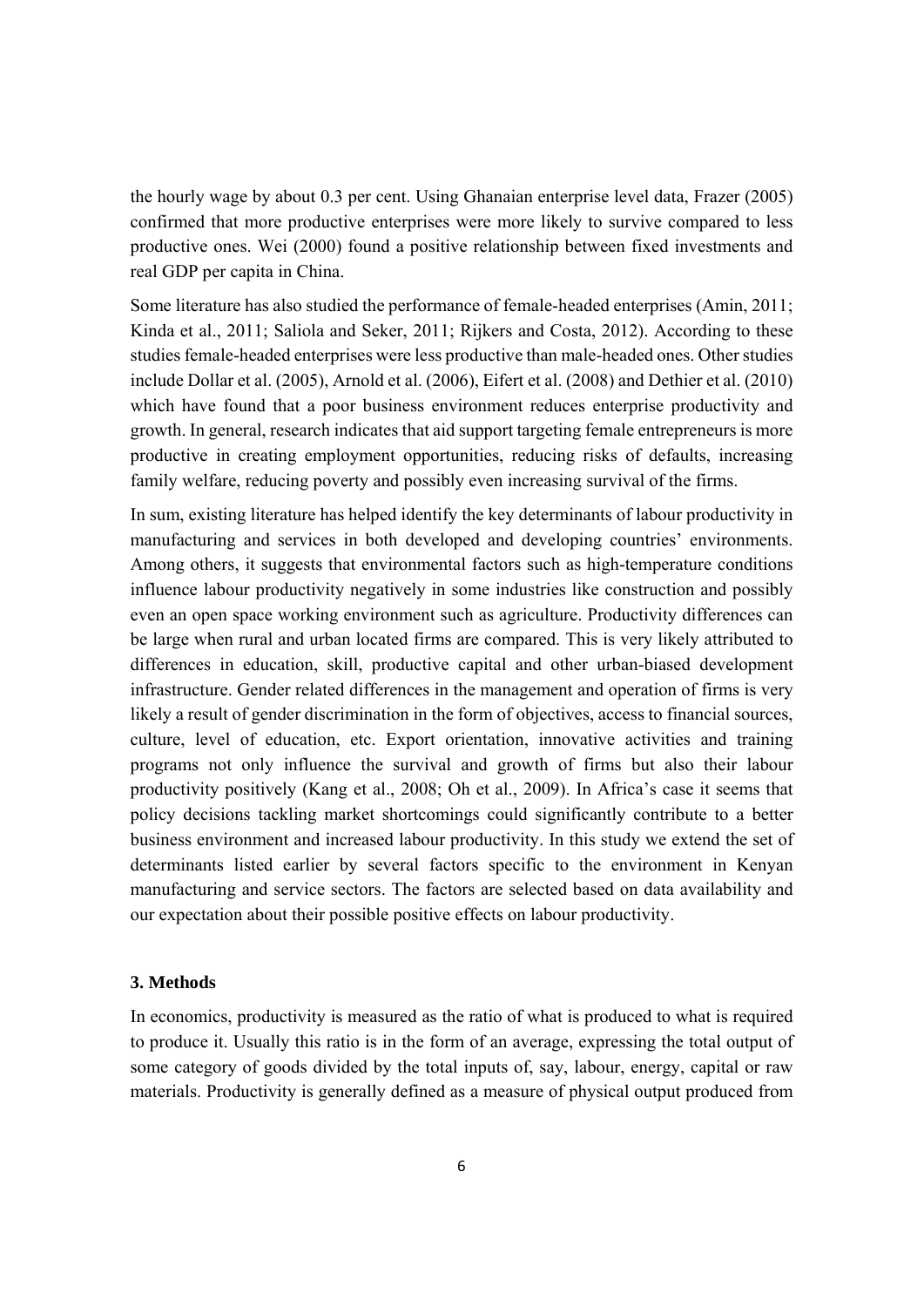a given quantity of inputs. It is a ratio to show how effectively and efficiently a firm or organization turns a set of inputs into a product or service. It is easier to use inputs like energy and labour in the form of number of employees or hours worked and units of energy used in production. Capital stock needs to be aggregated and constructed in an index form. Due to its multi-output nature, output is the best measure in the form of an aggregate monetary measure. It has the advantage that changes in quality are reflected in prices and values (for a survey on measures of inputs and outputs in manufacturing and services see Heshmati, 2003).

Researchers use various measures of productivity. Availability of data and a researcher's skills determine the approach that is used. The starting point is a production function for manufacturing:

(1)  $Y = f(K, L, M, E)$ 

where Y is output, K, L, M and E represent capital, labour, material and energy inputs. In recent years the set also includes information technology and public infrastructure. Labour is the dominating factor in the production of many goods and services as in general other inputs in production are proportional to the number of employees or the quantity of output. Banks, insurance companies and education and public sector services are among typical services with such characteristics. Dividing both left and right sides with L and adding technology (T) and other control variables (Z), the relation is rewritten as:

(2)  $Y/L = f(K/L, L/L, M/L, E/L, Z, T)$ 

where the ratio Y/L is a measure of labour productivity, and ratios K/L, M/L and E/L measure capital, material and energy intensities per employee. T captures the state of production technology and Z is a vector of control or firm-specific variables capturing the state of firm, market, policy and regulatory conditions.

Productivity in literature includes measures such as single factor capital productivity, labour productivity, energy productivity, profitability indices and total factor productivity. Productivity is estimated using a parametric approach such as estimation of production and cost functions or non-parametrically using the Divisia index of productivity. However, for single factor productivity, it is common that a simple ratio of factor productivity, namely production divided by the factor (in this case labour) is computed. In this case the objective is to maximize labour productivity for a given quantity of labour. The opposite is labour use which aims at minimizing its use for a given level of production in the manufacturing (Masso and Heshmati, 2004) and service sectors (Battese et al., 2000). The labour use model is an inverted factor demand model. As such, the labour productivity method allows the use of cross-sectional data. In case of productivity growth one can use time series or panel data to compute changes over time.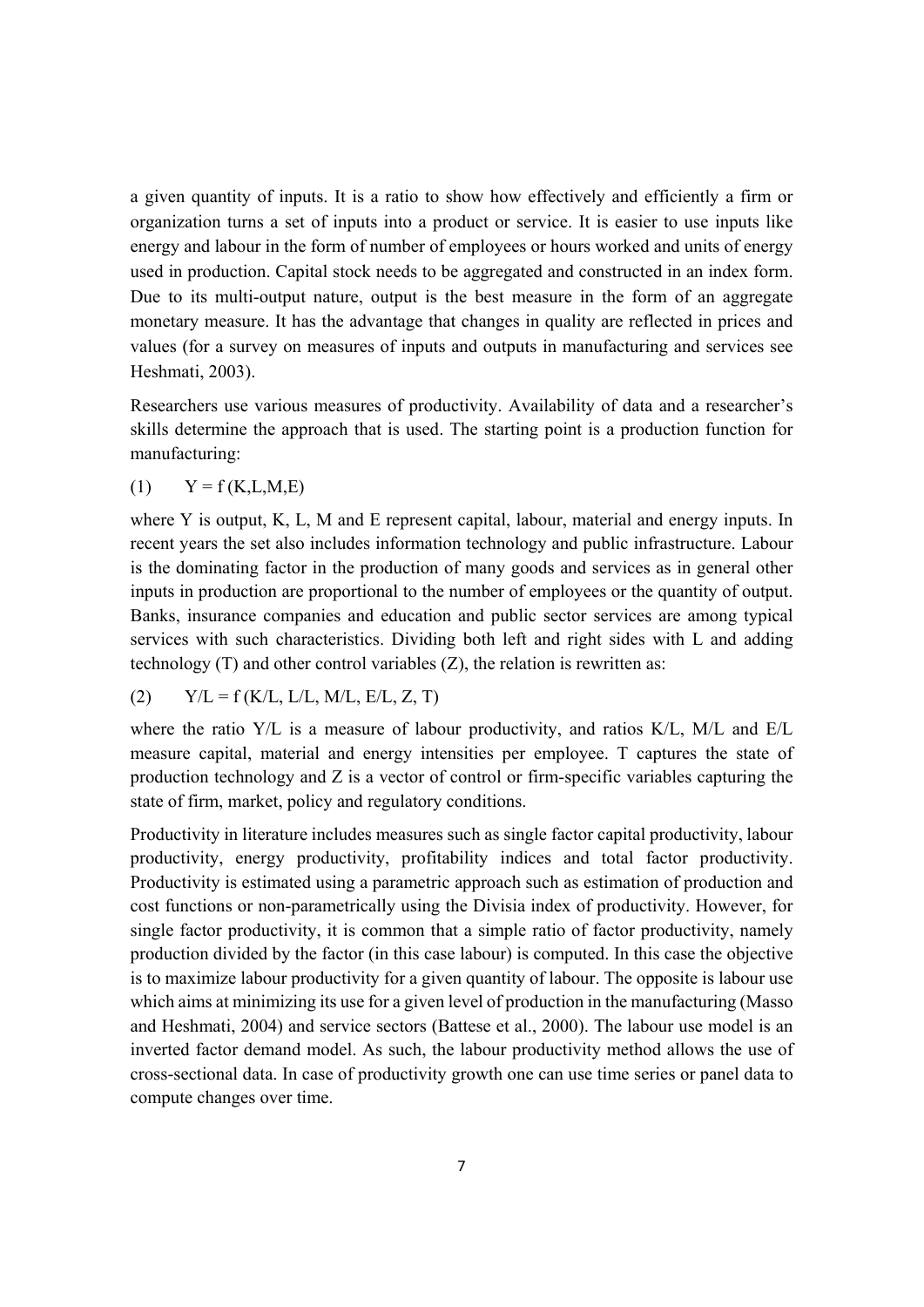In this study we only consider labour productivity, which is an important measure to gauge competitiveness in producing goods and services (Heshmati, 2003; Sauiana et al., 2013). Labour is by far the most common factor of production used in measuring productivity. One reason for this is, of course, the relatively large share of labour costs in the value of most products. A second reason is that labour inputs are measured more easily than certain other inputs such as capital. It is also directly and highly related to welfare and an important measure of development and living standards. This is especially true if by measurement one means simply counting heads and neglecting differences among workers in skill levels and intensity of work. In addition, statistics on employment and labour-hours are often readily available, while information on other productive factors may be difficult to obtain and compute.

It is worth mentioning that although the ratio of output to persons engaged in production or to labour-hours is referred to as labour productivity, the term does not imply that labour is the sole factor responsible for changes in the ratio. Improvements in output per unit of labour may be due to increased quality and efficiency of the human factor as well as other factors such as capital intensity, institutions and also many other conditioning variables. Thus, there is special interest in labour productivity measures simply because they also represent welfare and development levels. GDP per capita is the corresponding measure at the aggregate national level.

The level of productivity at different levels of aggregation is determined by a number of factors including, for instance, institutions, quality of management and governance, available supplies of labour force, land, raw materials, capital and other related factors. Also included in the relation are the education and skill levels of the labour force, the level of technology and technological capabilities, organization of production, efforts of managers and workers and other social and cultural factors. Differences in environment and organizations lead to heterogeneity in outcomes including those like labour productivity.

These variables interact and mutually condition one another in determining productivity levels and their changes. Thus, in any country one expects the level of technology, the skills of the workforce, the quantity of capital and the capacity for rational economic organization to be positively correlated. A country with low productivity is likely to have deficiencies on all counts while a country with high productivity is likely to score high on all. To put it differently, the numerous productivity-determining factors behave as variables in a system of simultaneous equations, with all acting concurrently to shape the outcome. Within this system, there are no grounds for assigning causal priorities to one or a few variables. All of them interact mutually to determine labour productivity outcomes. Within certain problem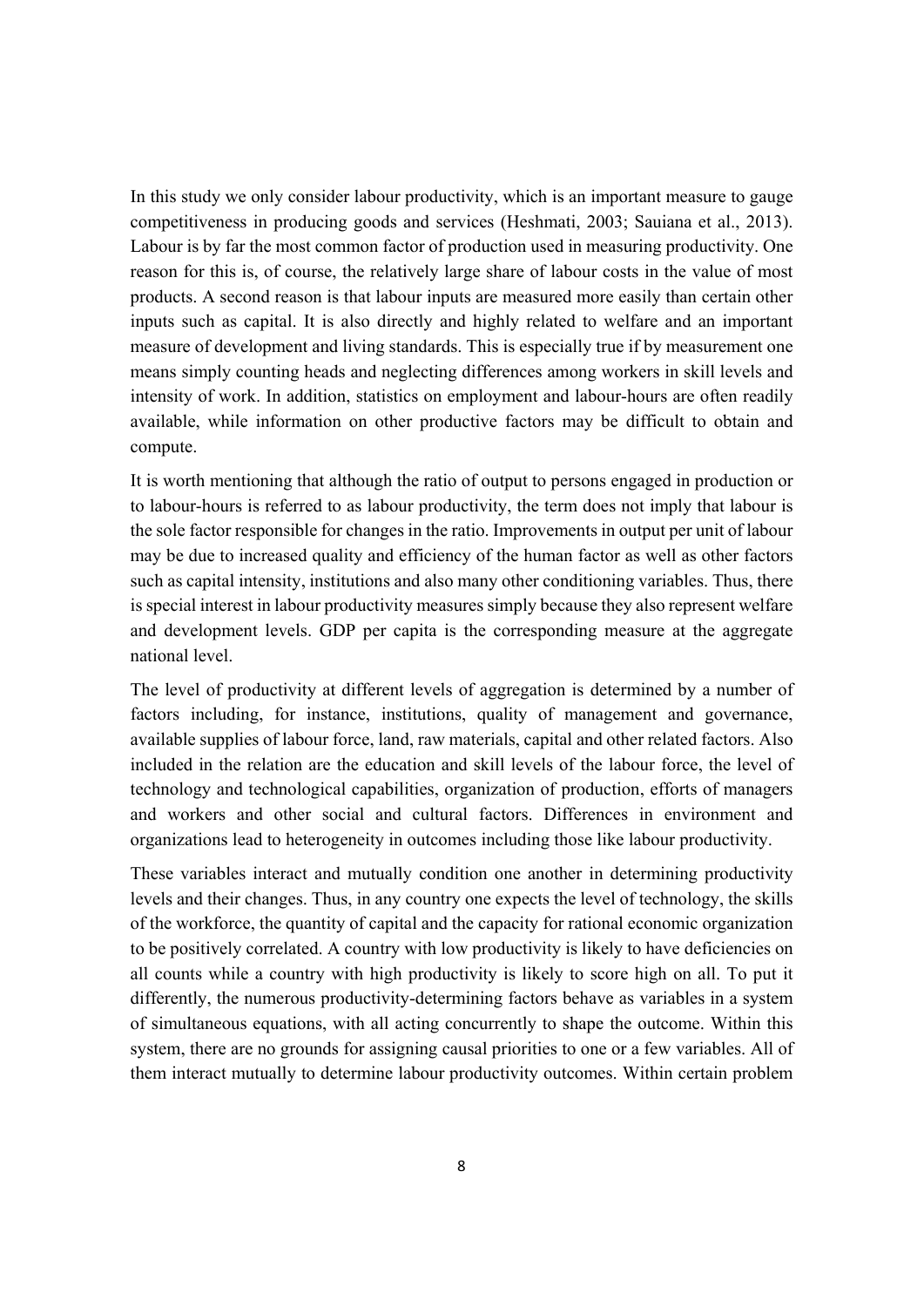frameworks, however, it may be entirely appropriate and indeed essential for explanatory purposes to emphasize certain variables over others.2

To estimate the labour productivity model we used a cross-sectional sample of firms, where we included data from different firms in the manufacturing and service sectors in Kenya. The model follows as:

(3) Labour productivity=f (Output, wages, production factor intensity, control variables)

where labour productivity is measured as value of annual production per unit of labour at the firm level. The two key variables as determinants of labour productivity are wages to compensate labour and capital intensity, namely capital per employee. Wage is measured as annual wage, while capital intensity is measured as capital per employee. Other factors that influence labour productivity include energy and material use intensities and workers' characteristics such as age, gender, training, education and experience. The production environmental factors include specialization in production; size of firm; location of the market and industrial sectors; location and access to electricity and water utilities; and communication infrastructure, as well as various obstacles in the production and operations of firms. The model in vector form is written as:

(4) 
$$
\ln LABPRO_{i} = \beta_{0} + \sum_{j} \beta_{j} \ln X_{ji}^{1} + \sum_{k} \beta_{k} \ln X_{ki}^{2} + \sum_{m} \beta_{m} \ln X_{mi}^{3} + \sum_{n} \beta_{n} \ln X_{ni}^{4} + \varepsilon_{i}
$$

where  $X^1$ ,  $X^2$ ,  $X^3$  and  $X^4$  are vectors of the four different categories of variables. A summary of the main factors affecting labour productivity are discussed in the next section, which identifies 21 factors divided into four categories labelled as main, labour, firm and infrastructure related. Given data availability, these factors were selected from literature reviews and are well-known common determinants of labour productivity regardless of the level of development.

The model was specified and estimated with ordinary least square with robust standard errors and is expressed as:

$$
\ln(LABPRO) = \beta_0 + \beta_1 \ln(CAPINT) + \beta_2 \ln(ELEINT) + \beta_3 \ln(FUEINT) + \beta_4 \ln(WAGE) + \beta_5 EXPERI + \beta_6 SFEM + \beta_7 TRAIN + \beta_8 FEDU + \beta_9 PSEC + \beta_{10} AGE + \beta_{11} SIZE + \beta_{12} SECTOR + \beta_{13} REGION + \beta_{14} WEBSI + \beta_{15} EMAIL + \beta_{16} INSUWA + \beta_{17} WATCON + \beta_{18} POWER + \beta_{19} LSIZE + \beta_{20} TOBSTA + \beta_{21} EOSTA + \epsilon
$$

<sup>2</sup> http://academic.eb.com/EBchecked/topic/478036/productivity.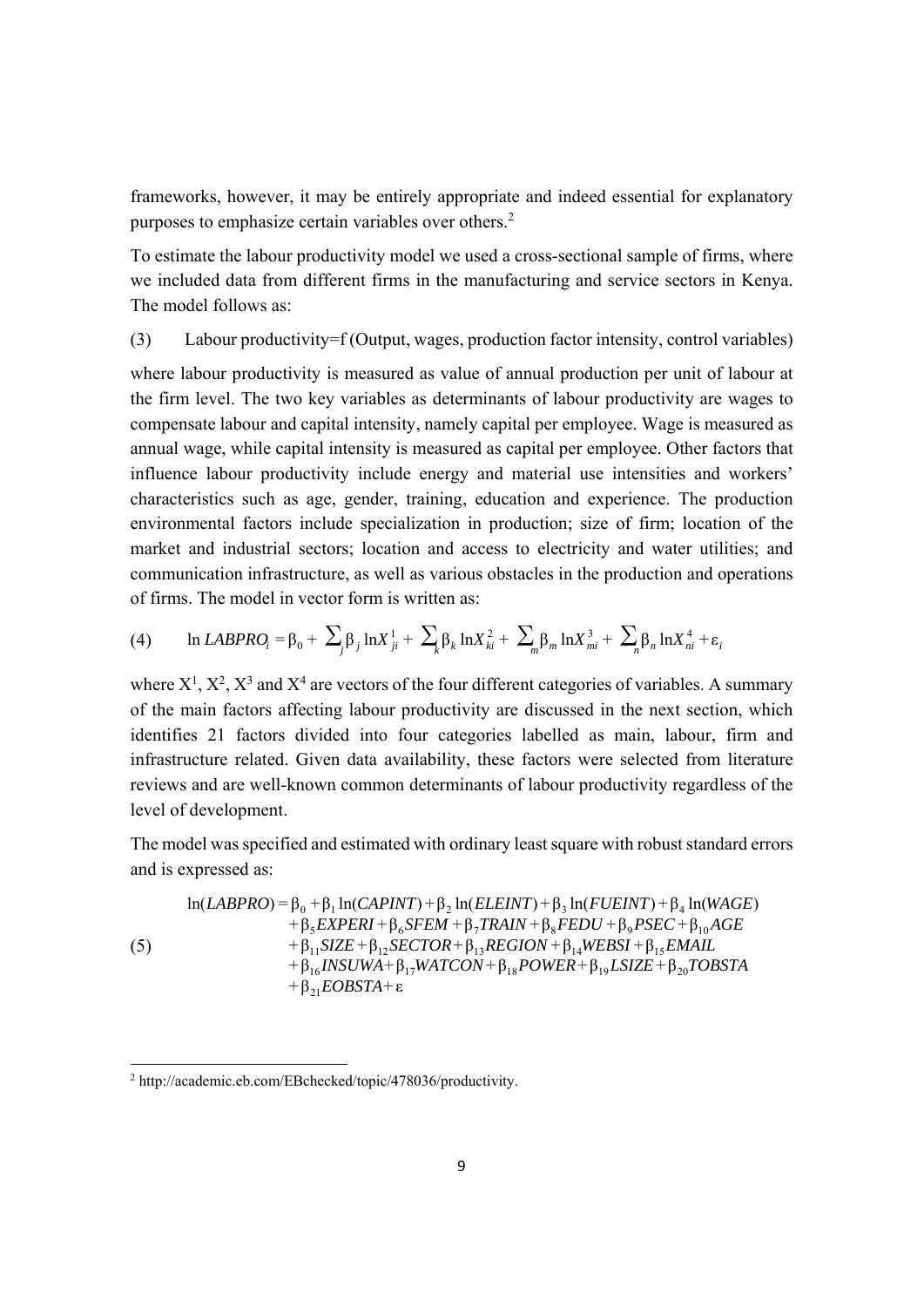The model accounts for non-linearity by including squares of age of the enterprise and experience of the CEOs.

#### **4. Data**

The data used in this study are from the World Bank's Enterprise Survey (ES). As part of these surveys the World Bank collects data from key manufacturing and service sectors in every region of the world. The surveys use standardized survey instruments and a uniform sampling methodology to minimize measurement errors and to yield data that are comparable across the world's economies and as such are suitable for comparative economic studies. The initial dataset consisted of 670 firm-level observations in Kenya's manufacturing and service firms in 2013. Data for estimating labour productivity determinants comprised of dependent, independent and characteristic variables. Dependent variable is labour productivity (LABPRO) defied as the value of all annual sales counting manufactured goods and goods that an establishment has bought for trading per labour. For services it refers to the value of all the services provided during the year per unit of labour. The independent and characteristic variables include four categories classified as main, labour related, firm related and infrastructure variables. Each category is now described.

The first category –main -- comprises of capital intensity, electric intensity, fuel intensity and wages. The capital intensity (CAPINT, +) variable is measured as the sum of the annual investment on machinery, vehicles, equipment and annual investment in land, buildings and structures per labour. The '+' sign is the expected effect on labour productivity. The electricity intensity (ELEINT, +) variable is the annual cost of electric energy per employee purchased from public or private utility companies or received from other establishments that belong to the same firm. The fuel intensity (FEUINT, +) variable is the annual cost of all fuels per labour which are consumed for heating, power, transportation or the generation of electricity. Finally, the wage (WAGE, +) variable is the average wage per employee in a given firm and is obtained by dividing total wages by the total yearly average number of workers. It includes wages, salaries and benefits including food, transport and social security.

The second category –labour -- includes six variables related to employment: the top manager's managerial experience in years (EXPERI, +), female labour share of the workforce at the firm level (SFEM,  $+/-$ ), training programs for employees (TRAIN,  $+$ ), average number of years of education of a typical female production worker (FEDUC, +) and the percentage of full time permanent workers who have completed secondary school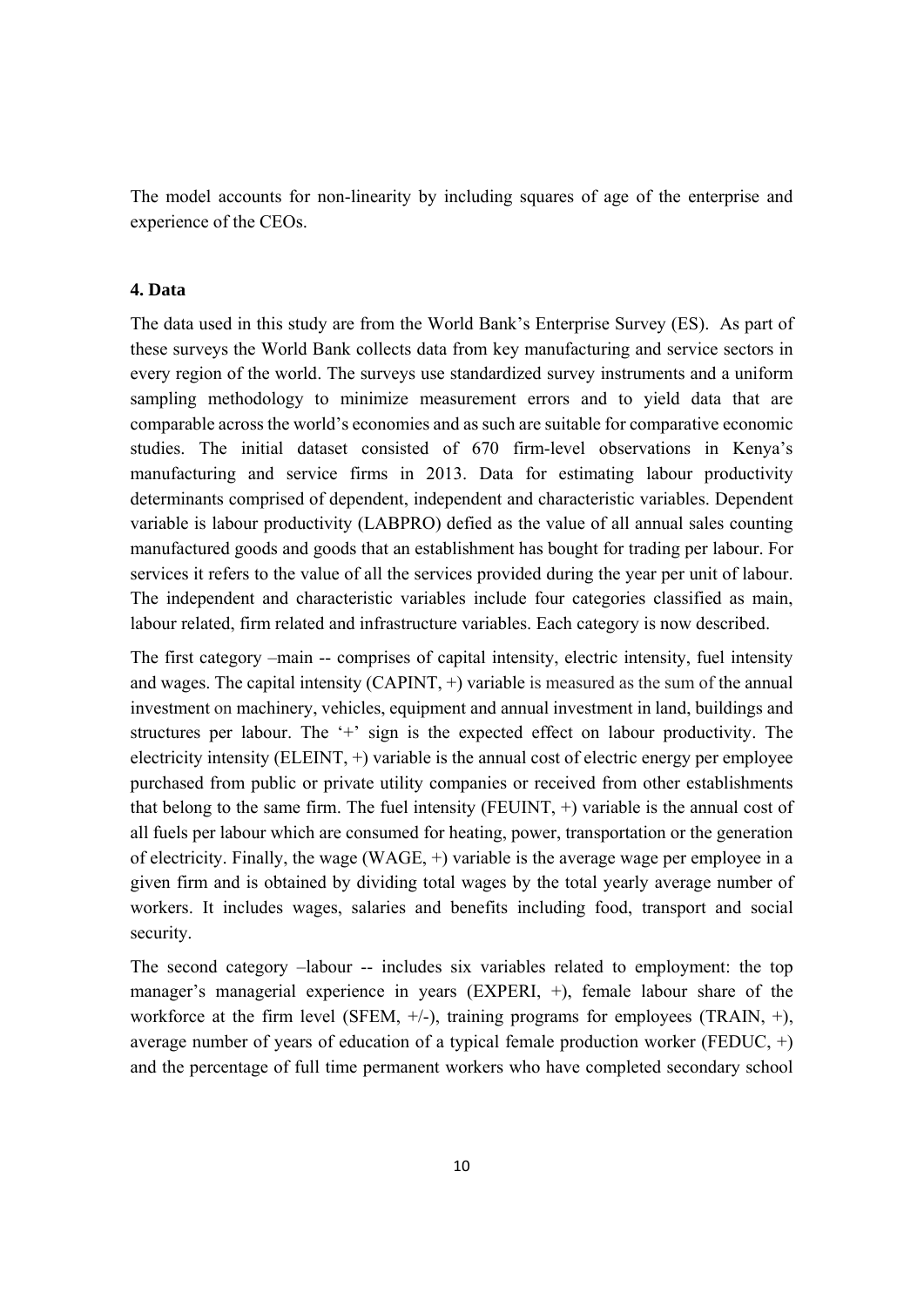(PSEC, +). The variable training program for employees is a dummy variable where 1 indicates skill upgrading for a firm's labour force.

The third category – firm -- comprises of firm characterizes such as age, size and industrial sector classifications. A firm's age (AGE, +) is measured in years. For the size of the establishment (SIZE, +/-) we group firms into three size classes by the number of employees: 5-19 (small), 10-99 (medium) and over 100 (large) employees. In classifying an establishment's activities (SECTOR,  $+/-$ ) we club firms into three groups of manufacture, services and others. Finally location (REGION,  $+/-$ ) defines the region stratum of the establishment and includes Central, Mombasa, Nairobi and others.

The fourth category - infrastructure -- includes eight variables that play a crucial role in the smooth operation of firms. Website use (WEBSI, +) includes cases when an establishment has its own website and email (EMAIL, +) which suggests that the establishment uses emails to communicate with clients or suppliers. The utility variables include the establishment's experience of insufficient water supply (INSUWA, -) for production, waiting for a water connection (WATCON, -) and the number of power outages (POWER, -) in a typical month. The remaining variables include the size of locality  $(LSIZE, +)$ , the degree to which telecommunications is seen as an obstacle by the firm (TOBSTA, -) and to what degree electricity is an obstacle (EOBSTA, -) in production.

#### **5. Empirical Results**

#### **5.1 Model specification and estimation**

Tables 1 and 2 provide summary statistics of the data for the input and output variables and labour, firm and market characteristics used in this study. Sales averaged at 1,170 million Kenyan Shilling  $(KES)^3$  with dispersion 6.54 times the mean.<sup>4</sup> The average employment in a sample firm was 98 persons. It varied in interval 1 and 8,000, with a dispersion of 4.32 around the mean value. The ratio of the two variables, the amount of sales per employee, which measures labour productivity varied from 3,000 to 1,720 billion KES with mean and standard deviations of 14.4 million and 90.2 million KES.

The value of investment per employee indicates considerable variations in the dataset. Mean wage per employee was 1.05 million KES with a large standard deviation of 7.1 million. It varied in the interval 1,000 and 170 million KES. Energy and fuel intensity variables also showed large variations among firms. The sample average capital intensity per employee

 $3 \text{ US}\$$  1 = 99.7 Kenyan Shilling (KES) on 13 March 2016.

<sup>4</sup> Measured as coefficient of variation, CV=StdDev/Mean.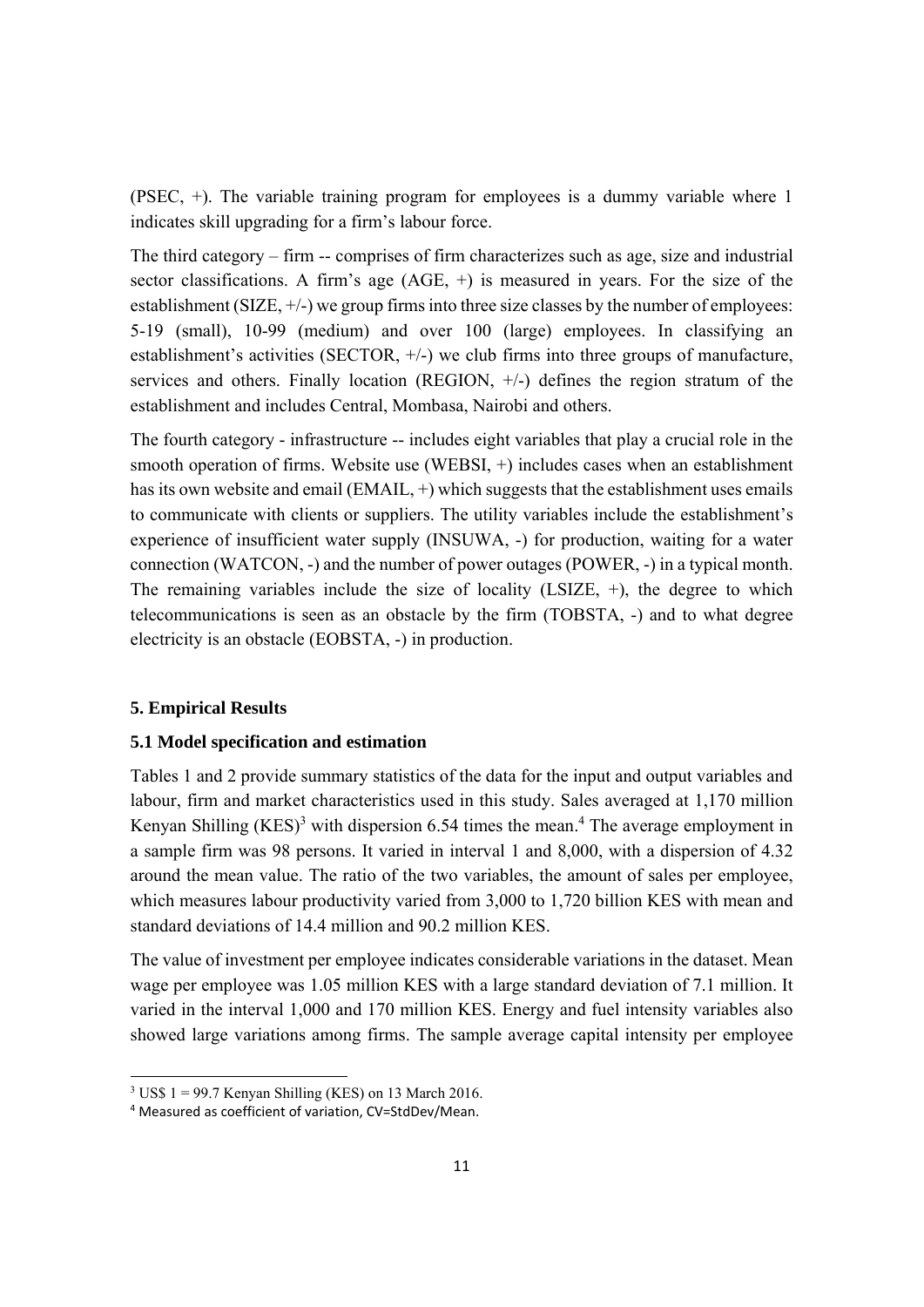was 7.8 million KES with standard deviation of 35 million KES. The highest in the sample – a capital-intensive technology firm -- used 484 million KES in capital per employee. Variability in energy (electricity and fuel) use per employee also varied greatly. An average manager's experience was about 19 years in our dataset, which varied between 2 and 57 years. The average age of firms was 25 years with a standard deviation of 18 years. It varied in the interval 2 and 108. On average male labour share was 0.81 and on average firms' CEOs had about 12 years of education. Around 80 per cent of the permanent workers had completed secondary schooling.

#### Insert Table 1 about here

#### Insert Table 2 about here

In order to check for collinearity among the explanatory variables, correlation coefficients among all the 22 variables is presented in Table 3. Labour productivity, as expected, was unconditionally positively correlated with capital, energy intensities and wages. Only pairs of wages and electricity showed higher correlation than 0.50 indicating multicollinearity and possible confounded effects. The remaining pairs were low correlated with each other and did not show any signs of serious multicollinearity. The age of the firm, training for workers, secondary education of workers and firm size were positively correlated with labour productivity.

#### Insert Table 3 about here

The model in equation (5) was estimated by ordinary least squares (OLS) with robust standard errors. Four regression models were specified and estimated using STATA. These differed by generalizations of the basic model with vectors of firms, labour and market characteristic variables. They were used to study the impacts of various categories of factors on labour productivity in the manufacturing and service sectors in Kenya at the firm level. The results of equation (5) are presented in Table 4. Tests of functional form using F-test based on residual sum of squares suggest that the somewhat less general Model 3 was the accepted and preferred model specification with reasonable explanatory power in explaining variations in labour productivity among the sample manufacturing and service firms in Kenya.

Ideally one should estimate the labour productivity model separately for different subsamples of manufacturing and services. However, due to relatively small sub-sample sizes and robustness of the results we estimated a pooled model, but controlled for sectors of the firms grouped into manufacturing, services and others.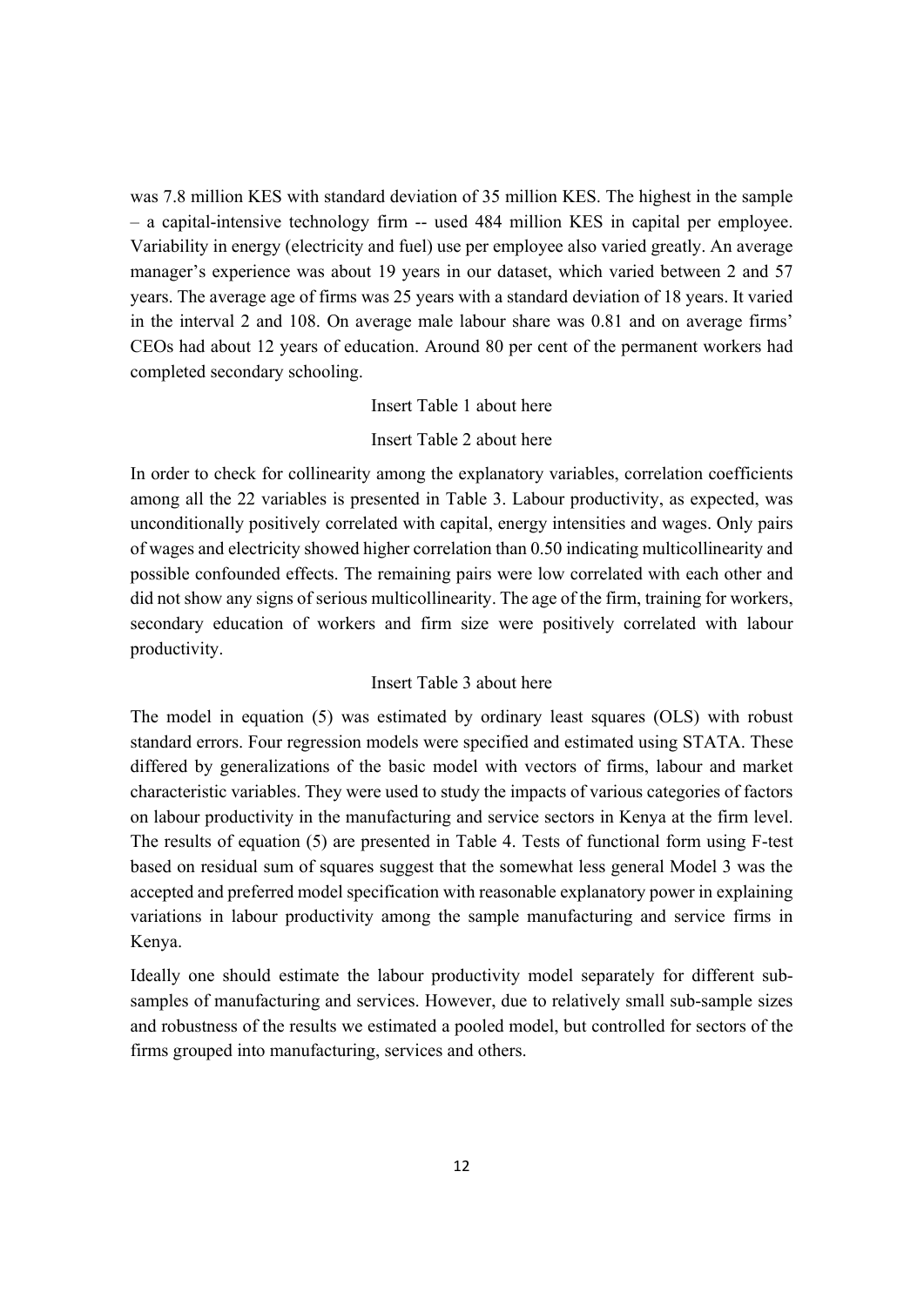#### **5.2 Determinants of labour productivity**

Column 1 of Table 4 displays the estimation results for our basic model (Model 1), in which labour productivity was only affected by main variables like capital intensity, electricity intensity, fuel intensity and wages. We further added labour category variables to the first model and then constructed Model 2. Model 3 was attained by adding variables from the category firm characteristics to Model 2. Finally we show the estimates for full determinants of the labour productivity in Model 4 by adding the infrastructure category variables to Model 3.

#### Insert Table 4 about here

Thus, Model 1 was the most restricted and Model 4 the most generalized model specification. The models are nested and thereby allow testing for selection of appropriate model specifications. The specification test results are presented in Table 5. The test results show that the semi-general Model 3 was the accepted model specification which served as a base for the analysis. However, we also discuss the unconditional model specification. The models' performances were measured in coefficient of determinations, adjusted  $\mathbb{R}^2$ , in explaining variations in labour productivity. Given the small and heterogeneous sample, this is relatively high, in the interval 0.28 and 0.35.

#### Insert Table 5 about here

Labour productivity, energy intensity, capital intensity and wage variables were transformed to logarithmic form. The coefficients were elasticities and as such were directly interpretable. They reflect percentage change in labour productivity in response to percentage changes in energy and capital input intensities and wages.

In all the models wage elasticity is positive (in the range of 0.49 and 0.51) and statistically significant at less than the 1 per cent level. Consistent with theory and our expectations, a higher level of wages increased labour productivity. Wages had the strongest effect on the level of labour productivity. In the simple model (Model 1) the effects of capital intensity  $(0.007)$ , electricity intensity  $(0.053)$  and fuel intensity  $(0.002)$  on labour productivity were weaker than that of wages. Unexpectedly, capital intensity was not found to have effects on labour productivity. This is surprising as capital equips labour with the tools needed to make it productive. A third significant factor with effected labour productivity was fuel intensity in the third and fourth models. The electricity intensity elasticity was statistically significant in the first and second models but insignificant in the third and fourth models. Considering the accepted Model 3, wages and fuel intensity were the key determinants of labour productivity among Kenyan manufacturing and service firms.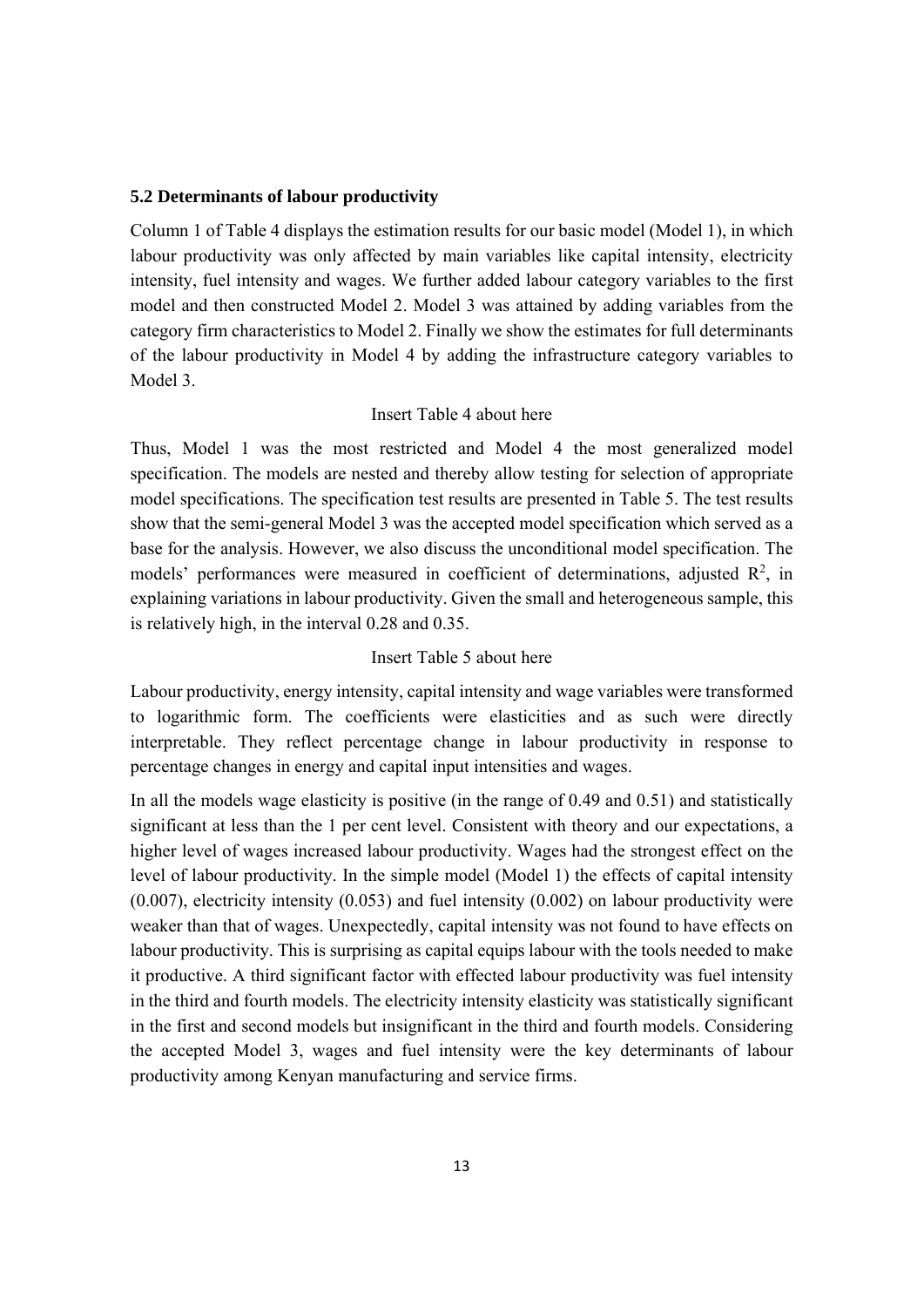Experience of the manager, female share of employees, training and education of workers were among the second category labour related variables expected to influence labour productivity. We allowed for non-linearity in the relationship between labour productivity and managerial experience by adding square of experience to the specification. The first and second order experience coefficients were positive and negative respectively suggesting that a higher managerial experience increased labour productivity but at a decreasing rate. An experienced manager with greater abilities can typically complete higher quality work. In addition, it is widely accepted that the training and education of labour usually increases working abilities resulting in higher labour productivity. According to Models 2 and 3, female share in labour had a negative effect on labour productivity. This finding is consistent with other studies like those by Saliola and Seker (2011) and Rijkers and Costa (2012). However, the coefficient of female share of employees was insignificant suggesting no statistical difference in labour productivity by gender. After higher wages, the training of workers was the second factor with the largest positive effect on labour productivity. The effect ranged in the interval 0.32 and 0.42 and was statistically significant at less than the 1 per cent level. Education for females and completion of secondary education did not seem to affect labour productivity. Adding interactive effects between wage and managerial experience, representing higher payments to the experienced workforce will affect labour productivity positively.

The firm category consisted of age, size, sector and regional location. Like managerial experience we allowed for a non-linear relationship between labour productivity and age of the firm. The coefficients of firm age and age squared were both positive suggesting a positive relationship between labour productivity and a firm's age at an increasing rate. It indicates that labour in older firms was more productive than in young firms, which can be possibly explained by managers' experiences. However, they were statistically insignificant. The insignificant size coefficients suggest no difference in labour productivity across different age groups. The other groups of firms had lower productivity than manufacturing firms, whose productivity did not differ from that in service firms. Labour productivity did not differ by location suggesting no advantage for the capital city or a location with better productivity facilitating infrastructure. Size of locality or market had a positive but insignificant effect on labour productivity.

Next we introduced an additional infrastructure category to Model 3 and get Model 4. The category list included infrastructure variables such as use of website and email services in communication with suppliers and customers, water supply, waiting for water connections, power outages and degrees of telecommunication and electricity supply obstacles. A majority of the coefficients are of expected signs but statistically insignificant. In the fourth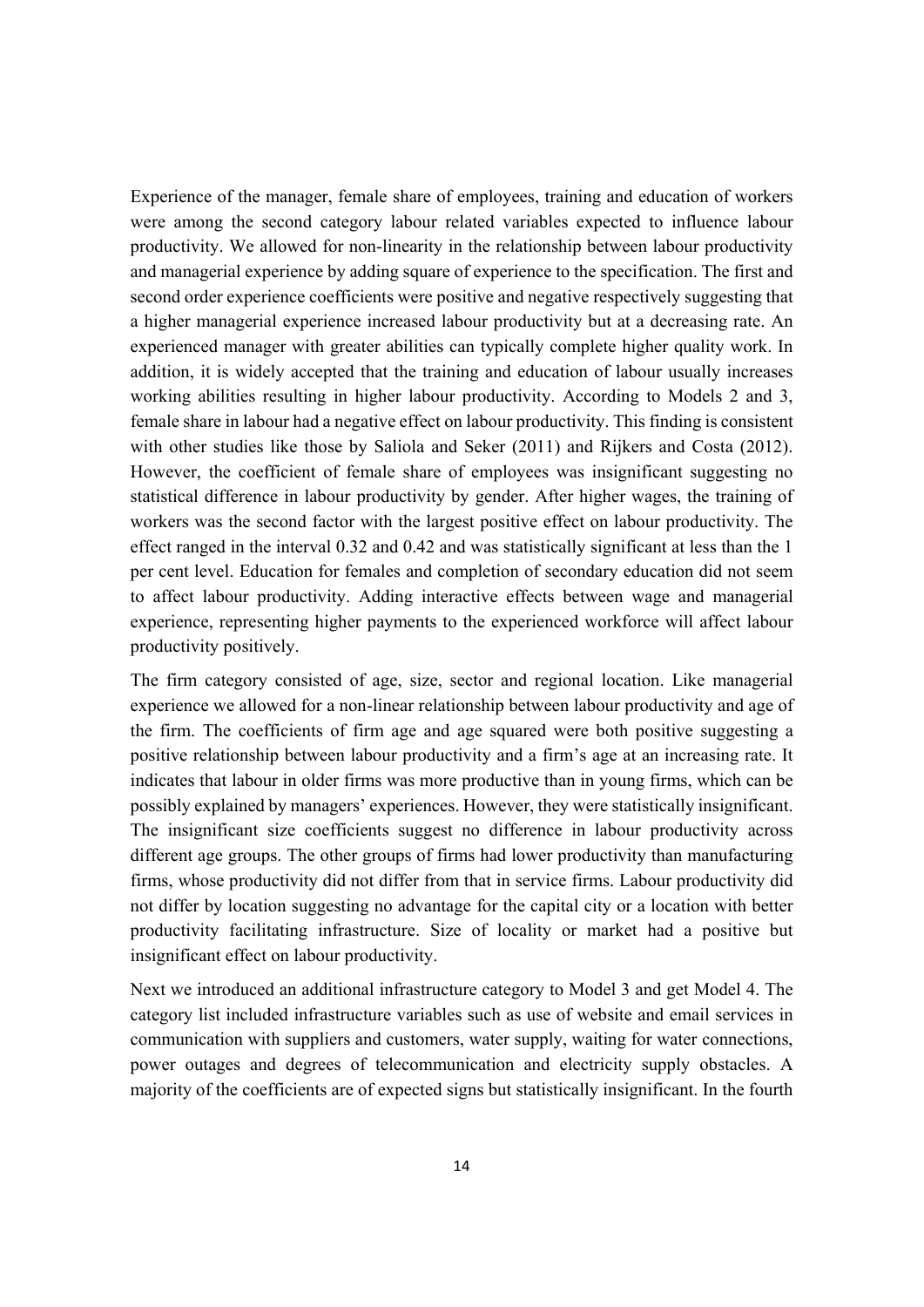model we observe that having a website and email positively affected the labour's productivity in a firm. The effect of power outages and waiting for water connections were negative, as we would expect, but statistically insignificant.

#### **6. Summary and Conclusion**

Labour productivity reflects on the ability of a firm to generate higher production or values. Kenya as the largest economy in East Africa can benefit greatly from high labour productivity. Labour productivity can have strong implications for economic growth and welfare. This paper attempted to determine labour productivity and its determinants in manufacturing and service sectors in Kenya. This study provides a better understanding of the state of labour productivity in the Kenyan economy. Four regression models were used to analyse labour productivity. The results show that the third model was the best among the different nested models.

An analysis of the World Bank's Enterprise Survey database in 2013 showed that capital intensity and wages significantly and positively affected labour productivity. We also found that training of workers and education levels and managerial experience of CEOs were associated with higher labour productivity. Reliance on technologies such as emails and websites for communication purposes had insignificant positive impacts on firms' labour productivity, while various obstacles in access and use of utilities and infrastructure discouraged high labour productivity. The results indicate that when the number of power outages in one month increases, labour productivity decreases. Additionally, as expected, waiting for water connections had a negative influence on labour productivity. The findings also imply that when the female share in the labour force increases by one unit, the percentage of labour productivity decreases by 0.04 per cent. In addition, this amount increases by 0.01 per cent when female education increases by one year. These results are consistent with results of other studies conducted on labour productivity.

The current dataset is at firm level which helps shed light on individual firms' production and market environment conditions and performance. It is certainly positive that the sample covers both manufacturing and service sectors. It is important to acknowledge that this study has several limitations, mostly due to the nature of the data used. We had access to only one year of the Enterprise Survey data with a relatively small sample size not allowing accounting for firm effects and sector responses heterogeneity. Despite data limitations we have made a significant contribution in illustrating the usefulness of this previously not much exploited source of data and by identifying the key determinants of labour productivity as inputs, labour, firms and development infrastructure categories of variables.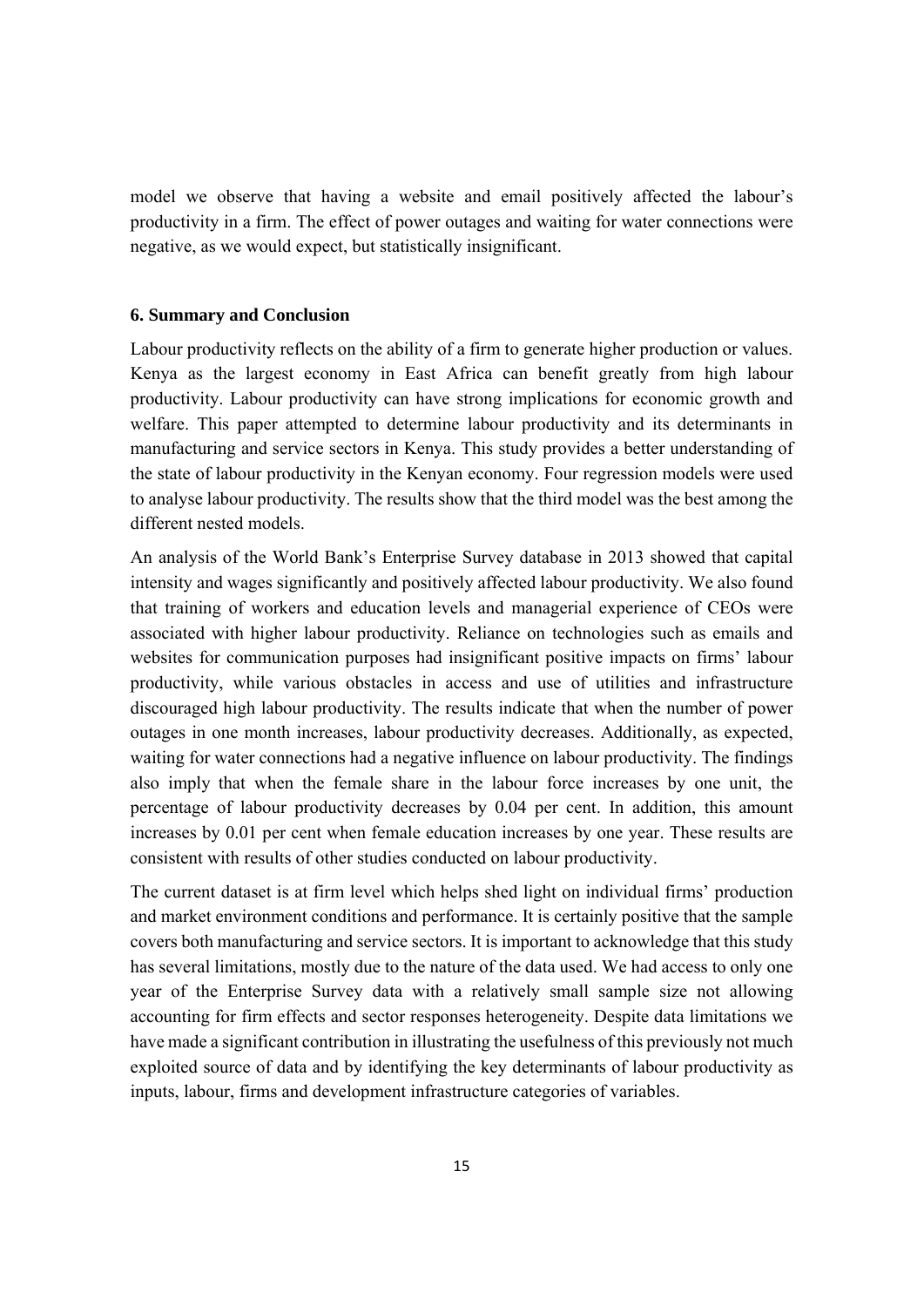This study only focused on service and manufacturing sectors. Hence, additional studies are required to analyse labour productivity and its determinants in specific sub-sectors of the Kenyan economy (for example, transportation, finance, education and health). Moreover, additional categories (for example, management and environment) should be included in future studies. Some variables such as a manager's education, payment, motivation and employees' education and skills, as well as pollution and waste and their management can be studied in management and environmental categories respectively. Hopefully, this simple and preliminary study will help initiate further research in this important field of research by using the unexploited Enterprise Survey data.

#### **References**

- Amin, M. (2011). Labour Productivity, Firm-Size and Gender: The case of informal firms in Argentina and Peru. Enterprise Note, 22. The World Bank.
- Arnold, J., A. Mattoo and G. Narciso (2006). Services inputs and firm productivity in Sub-Saharan Africa: evidence from firm-level data. World Bank Policy Research Working Paper, No. 4048, Washington DC: The World Bank.
- Baptist S. and F. Teal (2015). Technology and productivity in African manufacturing firms. *World Development*, 64, 713–725.
- Battese, G.E., A. Heshmati and L. Hjalmarsson (2000). Efficiency of Labour Use in the Swedish Banking Industry: A Stochastic Frontier Approach. *Empirical Economics* 25(4), 623-640.
- Dearden, L., H. Reed, and J.V. Reenen (2006). The impact of training on productivity and wages: Evidence from British Panel Data. *Oxford Bulletin of Economics and Statistics*, 68(4), 397-421.
- Dethier, J., M. Hirn and S. Straub (2010). Explaining enterprise performance in developing countries with business climate survey data. *World Bank Research Observer*, 26, 258- 309.
- Dollar, D., M. Hallword-Driemeier and T. Mengistae (2005). Investment climate and firm performance in developing countries. *Economic Development and Cultural Change*, 54(1), 1-31.
- Eifert, B., A. Gelb and V. Ramachandran (2008). The cost of doing business in Africa: evidence from enterprise survey data. *World Development*, 36(9), 1531-1546.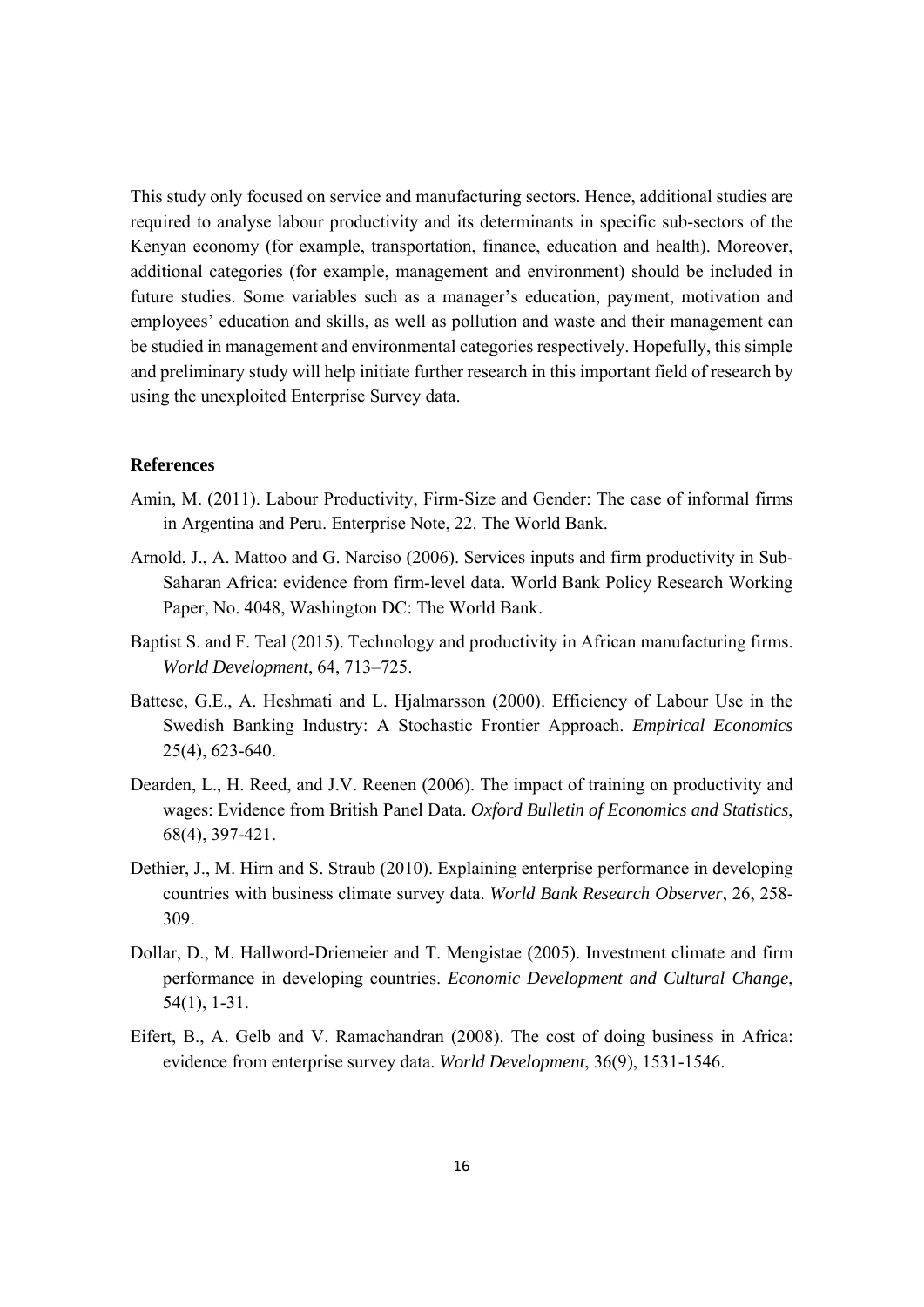- Frazer, G. (2005). Which Firms Die? A look at manufacturing firm exit in Ghana. *Economic Development and Cultural Change*, 53(3), 585-617.
- Heshmati, A. (2003). Productivity Growth, Efficiency and Outsourcing in Manufacturing and Services. *Journal of Economic Surveys*, 17(1), 79-112.
- Heshmati, A. and B. Su (2014). Development and sources of labour productivity in Chinese provinces. *China Economic Policy Review*, 2(2), 1-30.
- Kang, J.W., A. Heshmati and G.G. Choi (2008). The Effects of Credit Guarantees on Survival and Performance of SMEs in Korea. *Small Business Economics* 31(4), 445- 462.
- Kinda, T., P. Plane and M. Veganzones-Veroudakis (2011). Firm productivity and investment climate in developing countries: how does the Middle East and North Africa Perform? *The Developing Economies*, 49(4), 429-469.
- Masso, J. and A. Heshmati (2004). Optimality and Overuse of Labour in Estonian Manufacturing Enterprises. *Economics of Transition*, 12(4), 683-720.
- Nagler, P. and W. Naudé (2014). Labour Productivity in Rural African Enterprises: Empirical Evidence from the LSMS-ISA. IZA Discussion Paper No. 2014: 8524.
- Odero, W.O., W.A. Reeves and N. Kipyego (2015). Kenya 2015. African Economic Outlook. http://www.africaneconomicoutlook.org/ Accessed April 4, 2016.
- Ogutu, S.O., J.J. Okello and D.J. Otieno (2014). Impact of information and communication technology-based market information services on smallholder farm input use and productivity: the case of Kenya. *World Development*, 64, 311–321.
- Oh, I., A. Heshmati, C. Baek and J-D. Lee (2009). Comparative Analysis of Firm Dynamics by Size: The Korean Manufacturing. *Japanese Economic Re*view 60(4), 512-538.
- Rijkers, B. and R. Costa (2012). Gender and Rural Non-Farm Entrepreneurship. *World Development*, 40(12), 2411-2426.
- Rijkers, B., Söderbom, M. and J. Loening (2010). A Rural-Urban Comparison of Manufacturing Enterprise Performance in Ethiopia. *World Development*, 38(9), 1278- 1296.
- Sala, H. and J.I. Silva (2011). Labour Productivity and Vocational Training: Evidence from Europe. IZA Discussion Paper No. 2011: 6171.
- Saliola, F. and M. Seker (2011). Total factor productivity across the developing world. Enterprise Note No. 23. The World Bank.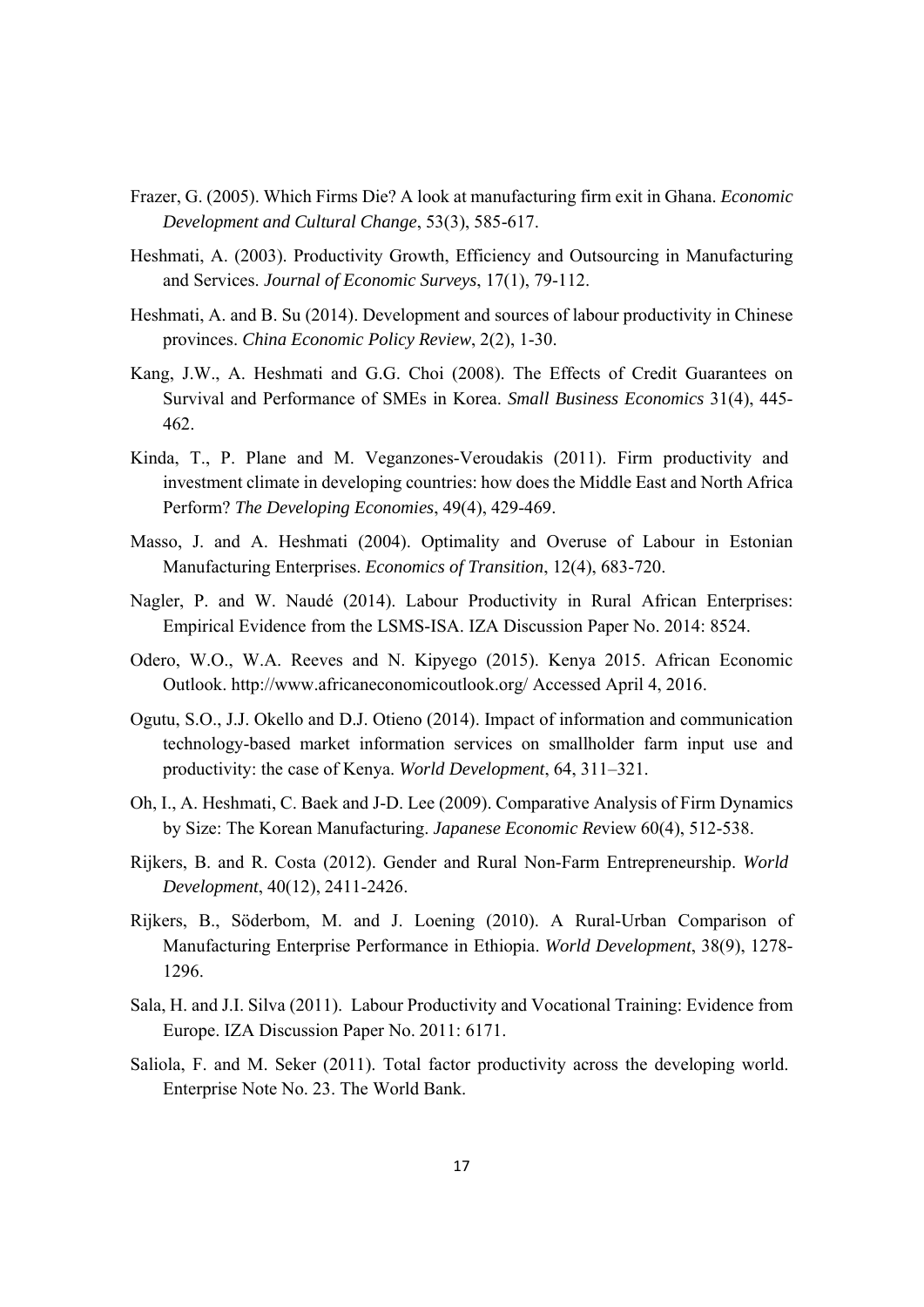- Sauiana, M.S., N. Kamarudinb and R.M. Rani (2013). Labour productivity of services sector in Malaysia: analysis using Input-Output approach. *Procedia Economics and Finance*, 7, 35-41.
- Söderbom, M. and F. Teal (2004). Size and Efficiency in African Manufacturing Firms: Evidence from Firm-Level Panel Data. *Journal of Development Economics*, 73(1), 369 - 394.
- Söderbom, M., F. Teal and A. Harding (2006). The determinants of survival among African manufacturing firms. *Economic Development and Cultural Change*, 54(3), 533-555.
- Wei, Y.H. (2000). Investment and regional development in post-Mao China. Geo Journal, 51(3), 169-179.
- World Bank (IBRD-IDA) (2015). Labour force participation rate, female (% of female population ages 15+) (modeled ILO estimate) (http://data.worldbank.org/indicator/SL.TLF.CACT.FE.ZS?page=2)
- World Bank (2012). Kenya Economic Update: Kenya at work: Energizing the economy and creating jobs. Edition No. 7. (http://siteresources.worldbank.org/INTAFRICA/ Resources/257994-1335471959878/kenya-economic-update-december-2012.pdf)
- Xiaodong, L., K.H. Chow, Y. Zhu, Y. and L. Ying (2016). Evaluating the impacts of hightemperature outdoor working environments on construction labour productivity in China: A case study of rebar workers. *Building and Environment*, 95, 42-52.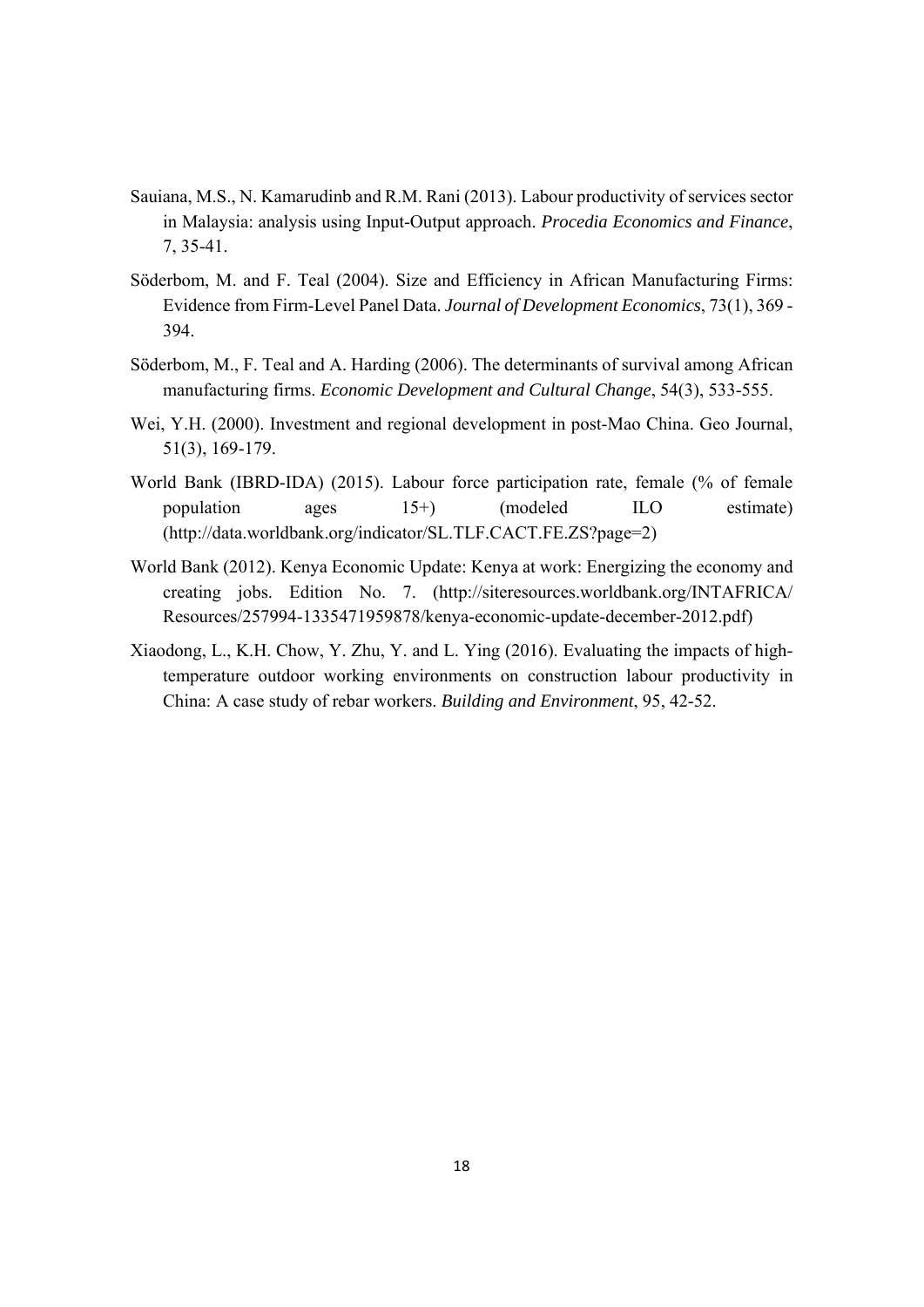| Variable      | Variable definition                                     | Mean          | <b>Std Dev</b> | Minimum | Maximum         | <b>CV</b> |
|---------------|---------------------------------------------------------|---------------|----------------|---------|-----------------|-----------|
| Sale          | Total sales (in Kenyan Shilling, KES)                   | 1,170,000,000 | 7,650,000,000  | 90,000  | 120,000,000,000 | 6.54      |
| Employment    | Annual employment                                       | 98            | 424.80         |         | 8000            |           |
|               |                                                         |               |                |         |                 | 4.32      |
| <b>LABPRO</b> | Sale per employee (labour productivity) in KES          | 14,400,000    | 90,200,000     | 3,000   | 1,720,000,000   |           |
|               |                                                         |               |                |         |                 | 6.26      |
| <b>CAPINT</b> | Annual investment per employee (capital intensity) in   | 7,806,039     | 35,000,000     | 0.16    | 484,000,000     |           |
|               | <b>KES</b>                                              |               |                |         |                 | 4.48      |
| <b>EENINT</b> | Annual cost of electric energy per labour (energy       | 238,817       | 1,610,259      | 0.00    | 36,000,000      |           |
|               | intensity) in KES                                       |               |                |         |                 | 6.74      |
| <b>FENINT</b> | Annual cost of all fuels per labour (fuel intensity) in | 4,821,125     | 10,800,000     | 0.00    | 200,000,000     |           |
|               | <b>KES</b>                                              |               |                |         |                 | 2.24      |
| <b>WAGE</b>   | Wage per employee in KES                                | 1,049,785     | 7,095,087      | 1000    | 170,000,000     |           |
|               |                                                         |               |                |         |                 | 6.76      |

Table 1. Summary statistics of key variables in the Kenyan manufacturing and services enterprise data (2013), N=670

Note: US\$ 1 = 99.7 Kenyan Shilling (KES) on 13 March 2016.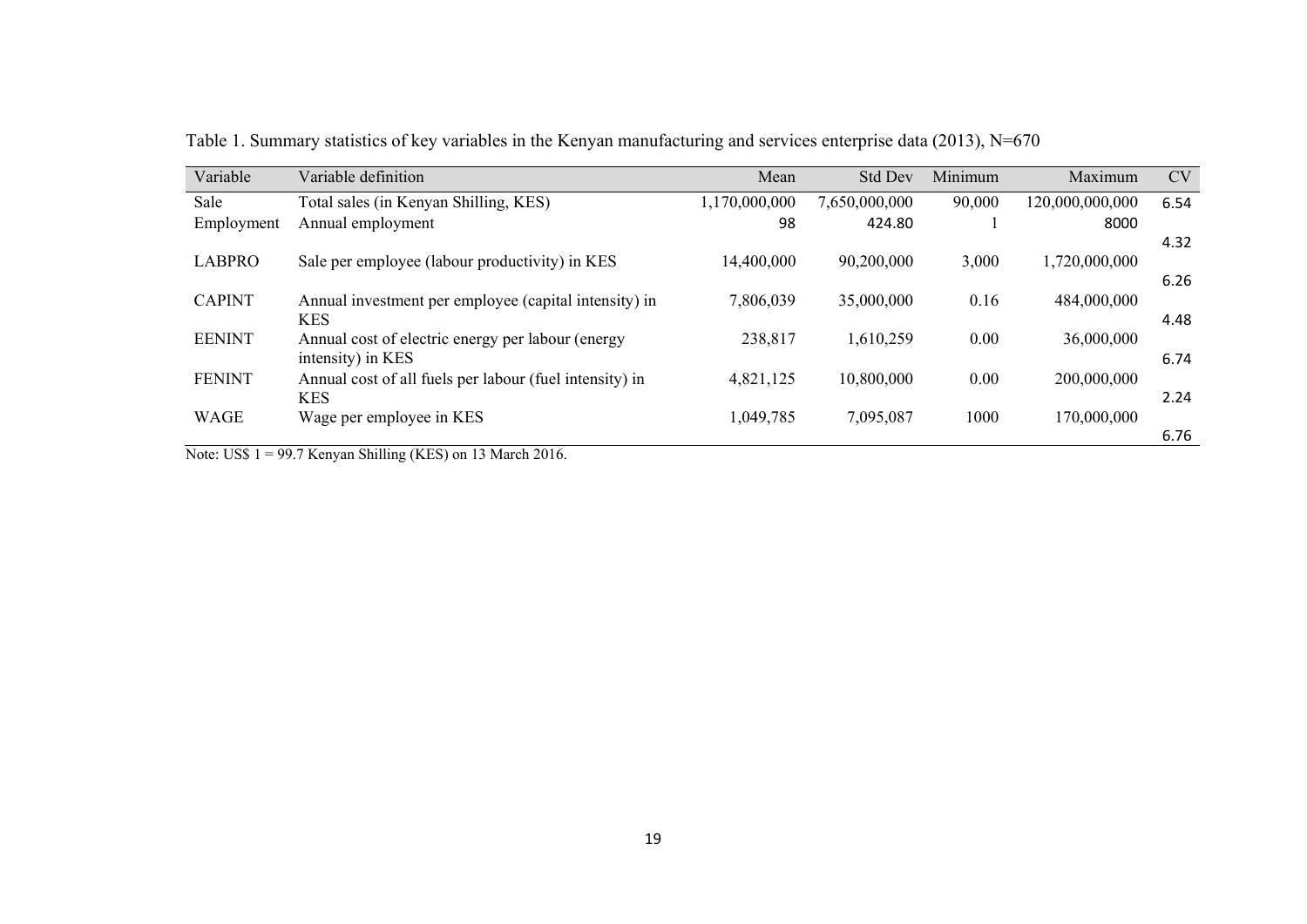| Abbreviations |                  | Variable definition                                                         | Mean  | <b>Std Dev</b> | Minimum          | Maximum |
|---------------|------------------|-----------------------------------------------------------------------------|-------|----------------|------------------|---------|
| expe          |                  | Manager's experience in years                                               | 18.79 | 10.77          | 2.00             | 57.00   |
| femsh         |                  | Female share of employees                                                   | 0.81  | 1.27           | $\theta$         | 9.50    |
| train         |                  | Training programs for employees                                             | 0.45  | 0.50           | $\theta$         | 1.00    |
| feduc         |                  | Average number of years of education of a typical female production worker  | 11.66 | 2.95           | $\theta$         | 25.00   |
| psec          |                  | Percentage of full time permanent workers with completed secondary school   | 79.18 | 28.09          | $\Omega$         | 100.00  |
| age           |                  | Enterprise age in years                                                     | 24.63 | 18.14          | 2.00             | 108.00  |
|               | Size0            | $5 \leq$ Small $\leq$ =19                                                   | 0.42  | 0.49           | $\theta$         | 0.86    |
| size          | Size1            | 10 <= Medium <= 99                                                          | 0.31  | 0.46           | $\theta$         | 0.67    |
|               | Size2            | Large $=\geq 100$                                                           | 0.27  | 0.44           | $\theta$         | 0.61    |
|               | Sec <sub>0</sub> | Manufacturing sector                                                        | 0.55  | 0.50           | $\theta$         | 1.10    |
| sector        | Sec1             | Service sector                                                              | 0.20  | 0.40           | $\theta$         | 0.50    |
|               | Sec2             | Others                                                                      | 0.25  | 0.44           | $\theta$         | 0.57    |
|               | Reg0             | Central                                                                     | 0.15  | 0.50           | $\theta$         | 0.30    |
| region        | Reg1             | Mombasa                                                                     | 0.19  | 0.40           | $\boldsymbol{0}$ | 0.48    |
|               | Reg2             | Nairobi                                                                     | 0.47  | 0.44           | $\boldsymbol{0}$ | 1.07    |
|               | Reg <sub>3</sub> | Others                                                                      | 0.19  | 0.36           | $\theta$         | 0.53    |
| web           |                  | Does this establishment have its own website?                               | 0.54  | 0.49           | 0.39             | 1.00    |
| email         |                  | Does this establishment use email to communicate with clients or suppliers? | 0.82  | 0.38           | $\theta$         | 1.00    |
| iws           |                  | Did this establishment experience insufficient water supply for production? | 0.71  | 0.45           | $\Omega$         | 1.00    |
| wcon          |                  | Wait for a water connection?                                                | 20.61 | 8.69           | 2.00             | 90.00   |
| pout          |                  | Number of power outages in a typical month                                  | 8.86  | 15.56          | 1.00             | 200.00  |
| popu          |                  | Size of locality                                                            | 0.33  | 0.47           | $\theta$         | 1.00    |
| tobst         |                  | To what degree is telecommunications an obstacle?                           |       |                |                  |         |
|               | Tobst0           | No obstacle=0                                                               | 0.41  | 0.49           | $\theta$         | 1.00    |
|               | Tobst1           | Minor and moderate obstacle=1                                               | 0.39  | 0.48           | $\mathbf{0}$     | 1.00    |
|               | Tobst2           | Major and severe obstacle $=2$                                              | 0.19  | 0.39           | $\theta$         | 1.00    |
| eobst         |                  | To what degree is electricity an obstacle?                                  |       |                |                  |         |
|               | Eobst0           | No obstacle=0                                                               | 0.24  | 0.43           | $\boldsymbol{0}$ | 1.00    |
|               | Eobst1           | Minor and moderate obstacle=1                                               | 0.48  | 0.50           | $\mathbf{0}$     | 1.00    |
|               | Eobst2           | Major and severe obstacle $=2$                                              | 0.26  | 0.44           | $\theta$         | 1.00    |

Table 2. Summary statistics by firm characteristics and infrastructure in Kenyan manufacturing and services enterprise data (2013), N=670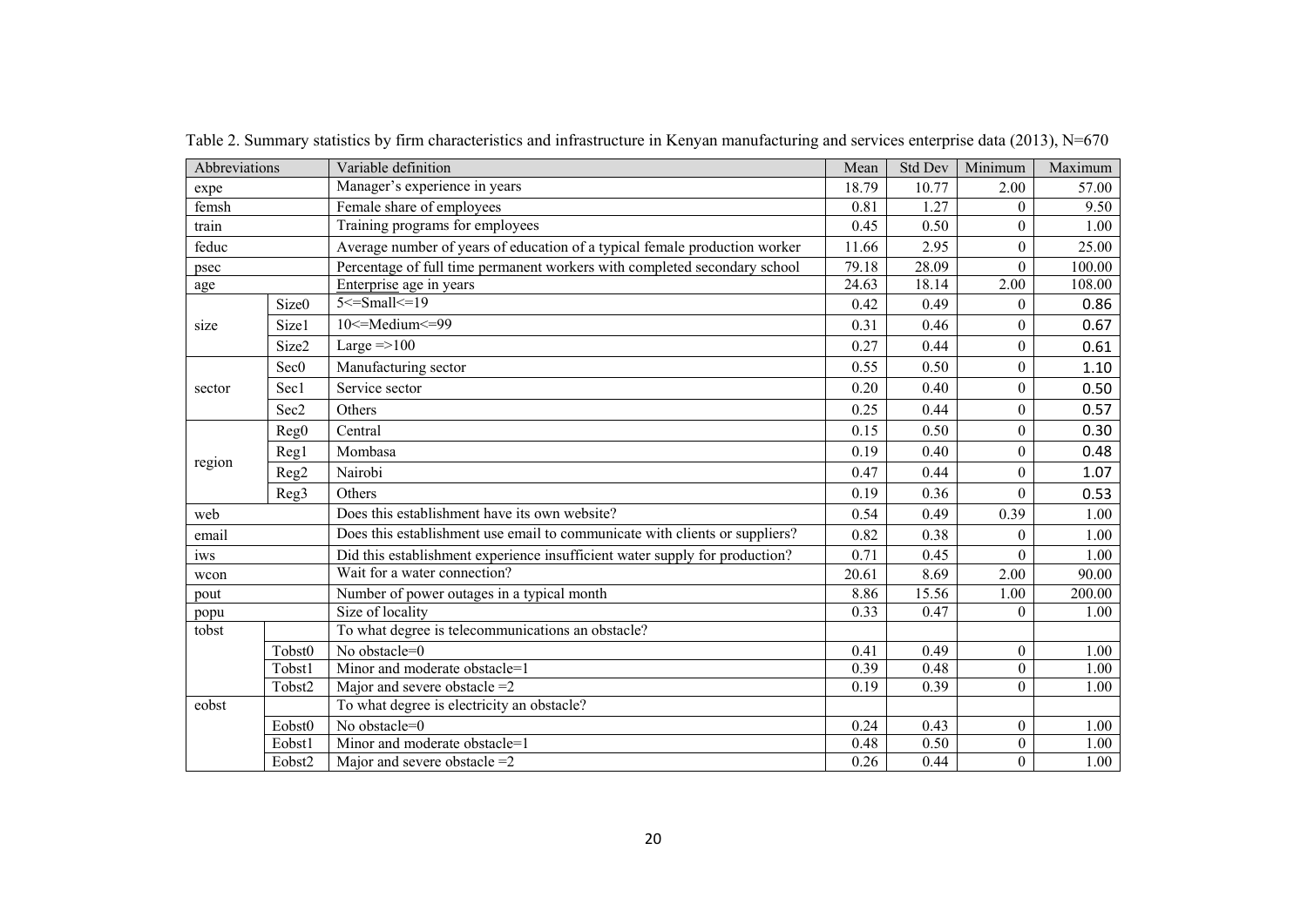|        | labpro  | capi    | eleci   | fueli   |         | expe    | age     | femsh   | Train   | feduc   | psec    | SIZe    | sect    | regi    | web     | email   | IWS     | wcon    | pout | ndod    | tobst | eobst |
|--------|---------|---------|---------|---------|---------|---------|---------|---------|---------|---------|---------|---------|---------|---------|---------|---------|---------|---------|------|---------|-------|-------|
|        |         |         |         |         | Wage    |         |         |         |         |         |         |         |         |         |         |         |         |         |      |         |       |       |
| labpro |         |         |         |         |         |         |         |         |         |         |         |         |         |         |         |         |         |         |      |         |       |       |
| capi   | 0.45    |         |         |         |         |         |         |         |         |         |         |         |         |         |         |         |         |         |      |         |       |       |
| eleci  | 0.65    | 0.51    |         |         |         |         |         |         |         |         |         |         |         |         |         |         |         |         |      |         |       |       |
| fueli  | 0.23    | 0.04    | 0.09    |         |         |         |         |         |         |         |         |         |         |         |         |         |         |         |      |         |       |       |
| wagei  | 0.84    | 0.48    | 0.87    | 0.13    |         |         |         |         |         |         |         |         |         |         |         |         |         |         |      |         |       |       |
| expe   | 0.01    | $-0.08$ | $-0.04$ | $-0.11$ | $-0.03$ |         |         |         |         |         |         |         |         |         |         |         |         |         |      |         |       |       |
| age    | 0.03    | $-0.05$ | $-0.03$ | $-0.12$ | $-0.02$ | 0.32    |         |         |         |         |         |         |         |         |         |         |         |         |      |         |       |       |
| femsh  | 0.20    | 0.20    | 0.36    | $-0.03$ | 0.33    | $-0.06$ | 0.02    |         |         |         |         |         |         |         |         |         |         |         |      |         |       |       |
| train  | 0.02    | $-0.03$ | $-0.05$ | $-0.08$ | $-0.06$ | 0.00    | 0.10    | $-0.09$ |         |         |         |         |         |         |         |         |         |         |      |         |       |       |
| feduc  | $-0.02$ | $-0.10$ | $-0.02$ | 0.03    | $-0.01$ | $-0.03$ | $-0.01$ | $-0.12$ | $-0.01$ |         |         |         |         |         |         |         |         |         |      |         |       |       |
| psec   | 0.01    | 0.03    | 0.04    | 0.05    | 0.02    | 0.00    | $-0.07$ | $-0.16$ | 0.00    | 0.25    |         |         |         |         |         |         |         |         |      |         |       |       |
| size   | 0.06    | 0.26    | 0.05    | $-0.21$ | 0.03    | 0.09    | 0.18    | $-0.22$ | 0.13    | 0.05    | 0.09    |         |         |         |         |         |         |         |      |         |       |       |
| sect   | $-0.07$ | 0.02    | $-0.07$ | 0.27    | $-0.06$ | $-0.20$ | $-0.29$ | $-0.29$ | 0.01    | $-0.02$ | 0.13    | $-0.12$ |         |         |         |         |         |         |      |         |       |       |
| regi   | $-0.01$ | $-0.03$ | 0.05    | 0.10    | 0.02    | 0.02    | $-0.09$ | $-0.19$ | $-0.05$ | 0.38    | 0.17    | $-0.02$ | 0.07    |         |         |         |         |         |      |         |       |       |
| web    | $-0.01$ | 0.03    | $-0.05$ | $-0.09$ | $-0.05$ | 0.03    | 0.09    | $-0.17$ | 0.27    | 0.06    | 0.15    | 0.25    | 0.06    | 0.10    |         |         |         |         |      |         |       |       |
| email  | 0.01    | $-0.04$ | $-0.03$ | $-0.15$ | $-0.03$ | 0.20    | 0.02    | $-0.26$ | 0.12    | 0.16    | 0.24    | 0.24    | $-0.02$ | 0.14    | 0.36    |         |         |         |      |         |       |       |
| 1WS    | $-0.04$ | $-0.04$ | $-0.08$ | 0.10    | $-0.08$ | $-0.11$ | $-0.04$ | $-0.02$ | $-0.04$ | 0.25    | 0.03    | $-0.05$ | 0.06    | 0.26    | 0.02    | $-0.04$ |         |         |      |         |       |       |
| wcon   | $-0.04$ | $-0.01$ | 0.02    | $-0.03$ | $-0.01$ | $-0.12$ | 0.03    | 0.07    | $-0.03$ | 0.33    | 0.00    | $-0.03$ | $-0.13$ | 0.31    | 0.02    | $-0.05$ | 0.49    |         |      |         |       |       |
| pout   | $-0.03$ | $-0.03$ | $-0.02$ | 0.00    | $-0.03$ | 0.02    | 0.08    | $-0.02$ | 0.05    | $-0.09$ | 0.04    | 0.00    | 0.03    | 0.04    | $-0.02$ | $-0.08$ | $-0.05$ | $-0.09$ |      |         |       |       |
| popu   | $-0.05$ | $-0.02$ | 0.01    | $-0.02$ | $-0.01$ | $-0.06$ | 0.10    | 0.25    | 0.00    | $-0.06$ | $-0.16$ | $-0.15$ | $-0.13$ | 0.02    | $-0.14$ | $-0.25$ | 0.19    | 0.34    | 0.01 |         |       |       |
| tobs   | 0.01    | $-0.01$ | $-0.03$ | 0.02    | 0.00    | $-0.04$ | 0.06    | $-0.05$ | 0.07    | 0.07    | 0.04    | 0.02    | 0.04    | $-0.06$ | 0.05    | 0.02    | 0.05    | 0.07    | 0.00 | $-0.03$ |       |       |
| eobst  | 0.03    | $-0.01$ | 0.06    | $-0.12$ | 0.03    | 0.11    | 0.19    | 0.08    | 0.05    | $-0.02$ | $-0.02$ | 0.11    | $-0.26$ | $-0.15$ | 0.05    | 0.03    | $-0.09$ | 0.01    | 0.05 | $-0.06$ | 0.33  |       |

Table 3. Correlation matrix of the variables, N=670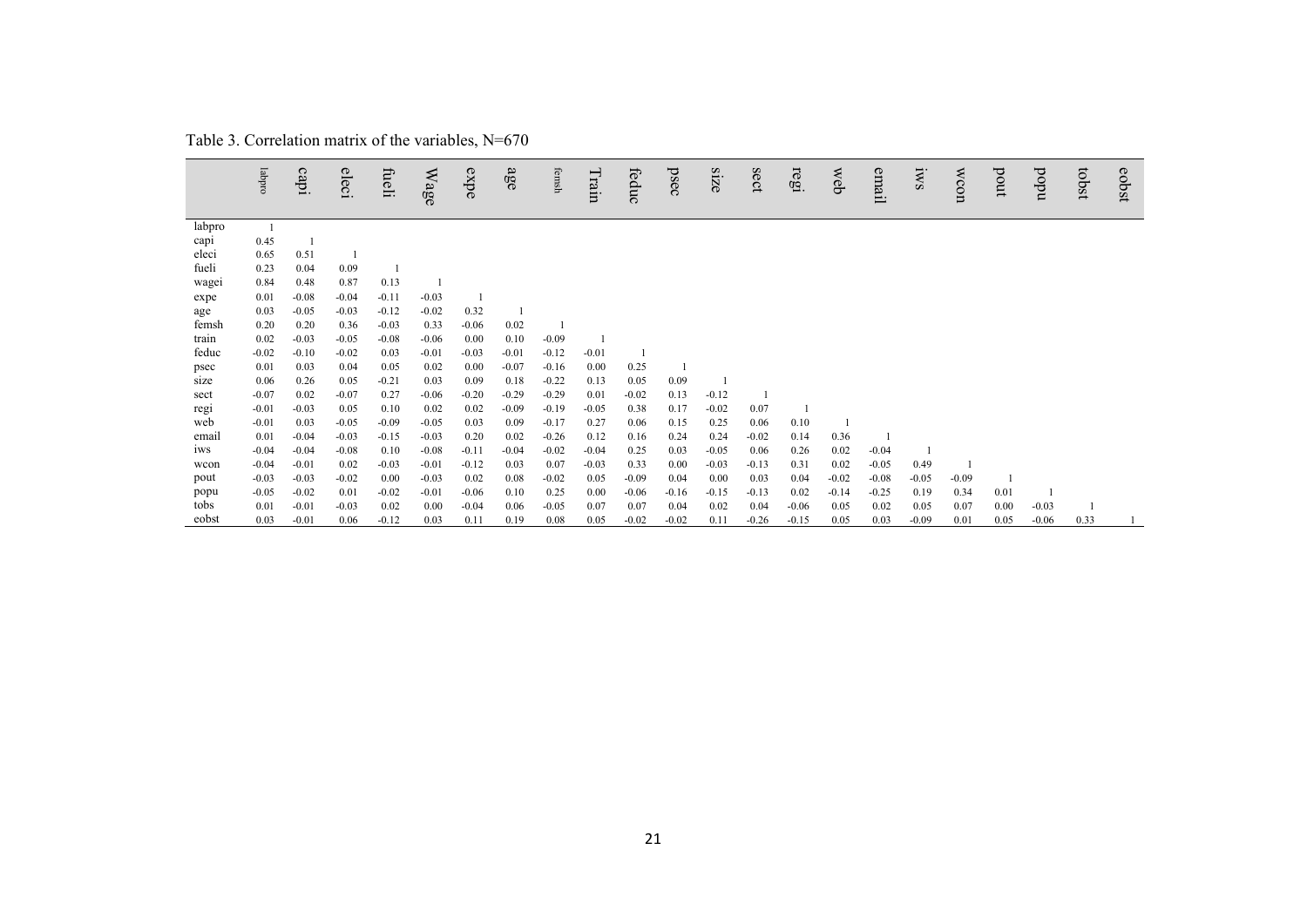|                      |                                                      | Model 1              |                     | Model 2              |                     | Model 3              |                     | Model 4              |                     |  |
|----------------------|------------------------------------------------------|----------------------|---------------------|----------------------|---------------------|----------------------|---------------------|----------------------|---------------------|--|
| Variable             | Variable definition                                  | Coefficient          | Robust<br>Std error | Coefficient          | Robust<br>Std error | Coefficient          | Robust<br>Std error | Coefficient          | Robust<br>Std error |  |
| cons                 | Intercept                                            | $0.674$ <sup>a</sup> | 7.626               | $6.425^{\rm a}$      | 0.682               | $6.483$ <sup>a</sup> | 0.692               | $6.138^{a}$          | 0.867               |  |
| <b>CAPINT</b>        | Capital intensity                                    | 0.007                | 0.023               | 0.027                | 0.024               | 0.010                | 0.024               | 0.015                | 0.025               |  |
| <b>ELEINT</b>        | Electricity intensity                                | 0.053 <sup>b</sup>   | 0.022               | 0.040                | 0.023               | 0.029                | 0.023               | 0.027                | 0.023               |  |
| <b>FEUINT</b>        | Fuel intensity                                       | 0.002                | 0.011               | 0.007                | 0.012               | 0.031 <sup>b</sup>   | 0.015               | 0.032 <sup>b</sup>   | 0.015               |  |
| <b>WAGE</b>          | Wage                                                 | $0.511^{a}$          | 0.050               | $0.510^{a}$          | 0.048               | 0.500 <sup>a</sup>   | 0.049               | $0.491$ <sup>a</sup> | 0.050               |  |
| <b>EXPERI</b>        | Manager's experience                                 |                      |                     | 0.047 <sup>b</sup>   | 0.020               | $0.042^{b}$          | 0.020               | 0.040 <sup>b</sup>   | 0.020               |  |
| <b>EXPERI2</b>       | Square of experience                                 |                      |                     | $-0.001c$            | 0.000               | $-0.001c$            | 0.000               | $-0.001c$            | 0.000               |  |
| <b>SFEM</b>          | Female share of employees                            |                      |                     | $-0.037$             | 0.054               | $-0.015$             | 0.059               | 0.002                | 0.059               |  |
| <b>TRAIN</b>         | Training of workers                                  |                      |                     | $0.429$ <sup>a</sup> | 0.113               | $0.402^a$            | 0.113               | $0.328^{a}$          | 0.115               |  |
| <b>FEDUC</b>         | Female education                                     |                      |                     | 0.010                | 0.022               | 0.004                | 0.024               | $-0.001$             | 0.024               |  |
| <b>PSEC</b>          | Secondary school education                           |                      |                     | 0.003                | 0.002               | 0.003                | 0.002               | 0.002                | 0.002               |  |
| AGE                  | Age of firm                                          |                      |                     |                      |                     | 0.014                | 0.009               | 0.014 <sup>c</sup>   | 0.008               |  |
| AGE <sub>2</sub>     | Square of age                                        |                      |                     |                      |                     | < 0.0001             | 0.000               | < 0.0001             | 0.000               |  |
| SIZE <sub>1</sub>    | Size of firm - medium                                |                      |                     |                      |                     | $-0.048$             | 0.145               | $-0.059$             | 0.144               |  |
| SIZE <sub>2</sub>    | Size of firm-large                                   |                      |                     |                      |                     | 0.274c               | 0.160               | 0.219                | 0.165               |  |
| <b>SECTOR 1</b>      | Sector - service                                     |                      |                     |                      |                     | $\sqrt{0.0001}$      | 0.209               | 0.010                | 0.224               |  |
| <b>SECTOR 2</b>      | Sector - others                                      |                      |                     |                      |                     | $-0.386^{b}$         | 0.184               | $-0.397b$            | 0.194               |  |
| Region 1             | Region - Mombasa                                     |                      |                     |                      |                     | 0.090                | 0.212               | 0.266                | 0.437               |  |
| Region 2             | Region - Nairobi                                     |                      |                     |                      |                     | 0.170                | 0.172               | 0.178                | 0.359               |  |
| Region 3             | $Region - others$                                    |                      |                     |                      |                     | $-0.288$             | 0.203               | $-0.258$             | 0.207               |  |
| <b>LSIZE</b>         | Size of locality                                     |                      |                     |                      |                     |                      |                     | 0.065                | 0.354               |  |
| <b>WEBSI</b>         | Website                                              |                      |                     |                      |                     |                      |                     | 0.168                | 0.128               |  |
| <b>EMAIL</b>         | Email                                                |                      |                     |                      |                     |                      |                     | 0.216                | 0.188               |  |
| <b>INSUWA</b>        | Insufficient water supply                            |                      |                     |                      |                     |                      |                     | 0.317                | 0.156               |  |
| <b>WATCON</b>        | Wait for water connection                            |                      |                     |                      |                     |                      |                     | $-0.005$             | 0.010               |  |
| <b>POWER</b>         | Power outages                                        |                      |                     |                      |                     |                      |                     | $-0.002$             | 0.003               |  |
| <b>TOBSTA1</b>       | Telecommunications obstacles -<br>minor and moderate |                      |                     |                      |                     |                      |                     | 0.213c               | 0.124               |  |
| <b>TOBSTA 2</b>      | Obstacle – major and severe                          |                      |                     |                      |                     |                      |                     | 0.270                | 0.171               |  |
| EOBSTA 1             | Electricity obstacles - minor and                    |                      |                     |                      |                     |                      |                     | $-0.050$             | 0.140               |  |
|                      | moderate                                             |                      |                     |                      |                     |                      |                     |                      |                     |  |
| <b>EOBSTA2</b>       | Electricity obstacles - major and                    |                      |                     |                      |                     |                      |                     | 0.108                | 0.169               |  |
|                      | severe                                               | 30.90                |                     | 19.90                |                     | 14.48                |                     | 11.07                |                     |  |
| F-value<br>$R^2$ adj |                                                      | 0.28                 |                     | 0.31                 |                     | 0.34                 |                     | 0.35                 |                     |  |
|                      |                                                      |                      |                     |                      |                     |                      |                     |                      |                     |  |

Table 4. Ordinary least squares parameter estimates (with robust standard errors) of labour productivity, N=670

Note: Significant at less than 1% (a), 1-5% (b) and 5-10% (c) levels of significance.